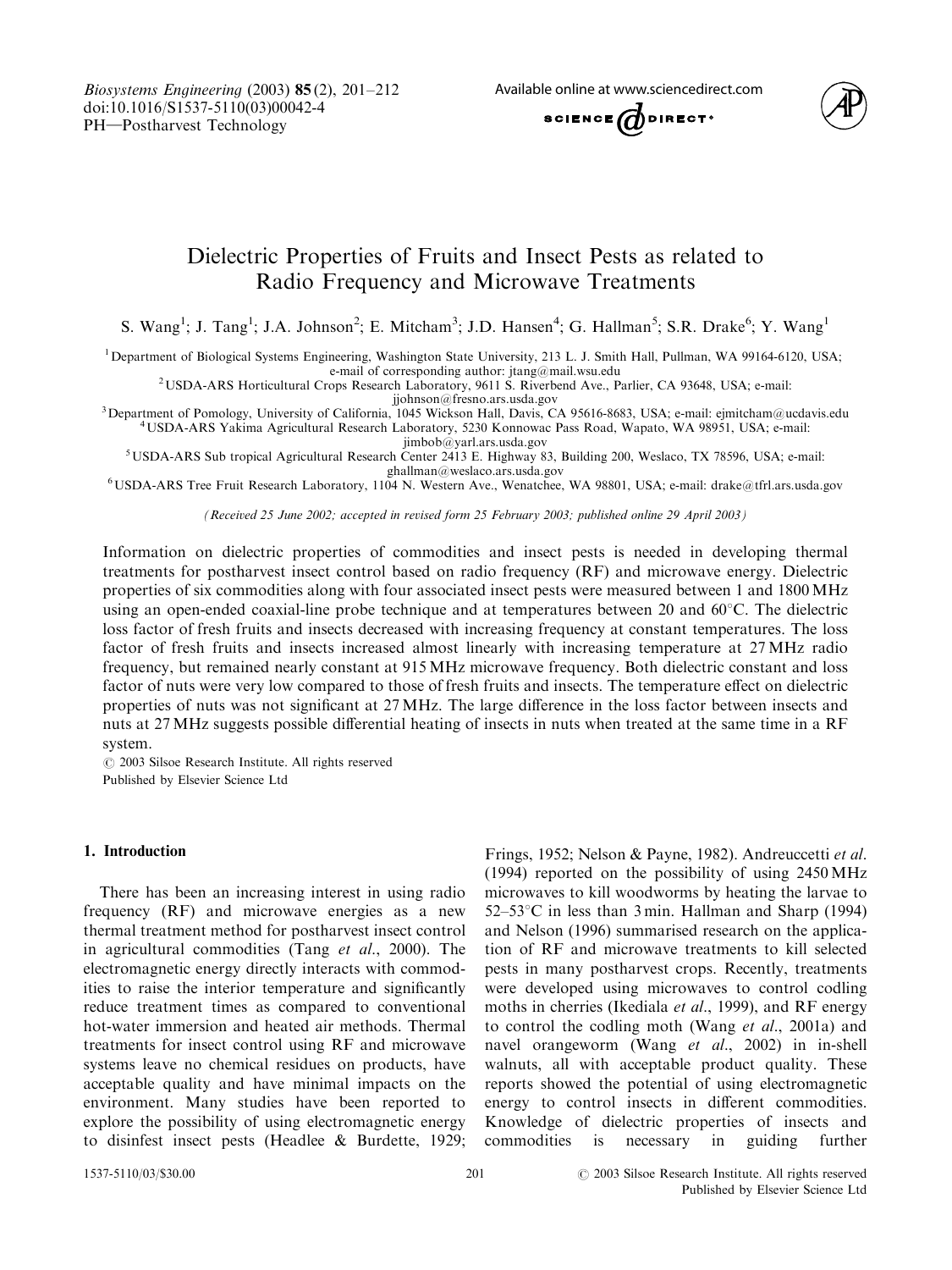development, improvement and scaling-up of RF and microwave treatment protocols.

Permittivity describes dielectric properties that influence reflection of electromagnetic waves at interfaces and the attenuation of the wave energy within materials. The complex relative permittivity  $\varepsilon^*$  of a material can be expressed in the following complex form:

$$
\varepsilon^* = \varepsilon' - j\varepsilon'' \tag{1}
$$

The real part  $\varepsilon'$  is referred to as the dielectric constant and represents stored energy when the material is exposed to an electric field, while the dielectric loss factor  $\varepsilon$ ", which is the imaginary part, influences energy ractor  $\varepsilon$ , which is the imaginary part, influences energy<br>absorption and attenuation, and  $j = \sqrt{-1}$ . Mechanisms that contribute to the dielectric loss in heterogeneous mixtures include polar, electronic, atomic and Maxwell– Wagner responses (Metaxas & Meredith, 1993). At RF and microwave frequencies of practical importance and currently used for applications in food processing (RF of 1–50 MHz and microwave frequencies of 915 and 2450 MHz), ionic conduction and dipole rotation are dominant loss mechanisms (Ryynänen, 1995):

$$
\varepsilon^{''} = \varepsilon_{d}^{''} + \varepsilon_{\sigma}^{''} = \varepsilon_{d}^{''} + \frac{\sigma}{\varepsilon_{0}\omega}
$$
 (2)

where subscripts d and  $\sigma$  stand for contributions due to dipole rotation and ionic conduction, respectively;  $\sigma$  is the ionic conductivity in S m<sup>-1</sup> of a material,  $\omega$  is the angular frequency in rad  $s^{-1}$  and  $\varepsilon_0$  is the permittivity of free space or vacuum  $(8.854 \times 10^{-12} \text{ F m}^{-1})$ . Dielectric materials, such as most agricultural products, convert electric energy at RF and microwave frequencies into heat. The increase in temperature of a material due to dielectric heating can be calculated from (Nelson, 1996):

$$
\rho C_p \frac{\Delta T}{\Delta t} = 5.563 \times 10^{-11} f \ E^2 \ \varepsilon'' \tag{3}
$$

where:  $C_p$  is the specific heat of the material in Jkg<sup>-1</sup>°C<sup>-1</sup>,  $\rho$  is the density of the material in kg/m<sup>-3</sup>, E is the electric field intensity in  $Vm^{-1}$ , f is the frequency in Hz,  $\Delta t$  is the time duration in s and  $\Delta T$  is the temperature rise in the material in  $\mathrm{C}$ . It is clear from Eqn  $(3)$  that the rise in temperature is proportional to material's dielectric loss factor, in addition to electric field intensity, frequency and treatment time.

The three most popular methods for measuring dielectric properties of foods and commodities are: open-ended coaxial probe, transmission line and resonant cavity method (Ohlsson, 1980). The probe method is based on a coaxial line ending abruptly at the tip that is in contact with the material being tested. This method offers broadband measurements while minimising sample disturbance. The measured reflection coefficient is related to the sample permittivity (Sheen & Woodhead, 1999). The probe method is the easiest to use because it does not require a particular sample shape or special containers. The transmission line method involves placing a sample inside an enclosed transmission line. The cross-section of the transmission line must be precisely filled with sample. This method is usually more accurate and sensitive than the probe method, but it is difficult to use and time consuming. The resonant cavity method uses a single-mode cavity. Once a sample of known geometry is placed in the cavity, the changes in reflected power of the cavity and the frequency of resonance are used to compute the dielectric property of the sample. The cavity method canbe accurate and is especially suited for samples with a very low dielectric loss factor, however, this method provides dielectric properties at only one fixed frequency (Engelder & Buffler, 1991).

Frequency, temperature, salt content, moisture content and the state of moisture (frozen, free or bound) are the major factors that influence dielectric properties of agricultural and biological materials. Many studies on dielectric properties have been reported for different frequency ranges, temperatures and moisture contents (Tran et al., 1984; Engelder & Buffler, 1991; Seaman & Seals, 1991; Herve et al., 1998; Berbert et al., 2001; Garcia et al., 2001; Feng et al., 2002). Several comprehensive reviews on dielectric properties provide good sources of useful experimental data from many foods and agricultural products (Nelson, 1973; Mohsenin, 1984; Mudgett, 1986; Kent, 1987; Foster & Schwan, 1989; Ryynänen, 1995). Dielectric properties at room temperature were also reported for apples from 02 to 20 GHz (Nelson et al., 1994), for apples and oranges from  $0.15$  to  $6.4$  GHz (Seaman & Seals, 1991) and for grape juice from  $0.2$  to  $3 \text{ GHz}$  (Garcia *et al.*, 2001). Limited reports are available on dielectric properties of insects such as grain weevils (Nelson & Payne, 1982), potato beetles (Colpitts et al., 1992), and woodworms (Andreuccetti et al., 1994). Recently, Ikediala et al. (2000) reported dielectric properties of four apple cultivars and codling moth larvae in a relatively highfrequency range (30–3000 MHz). A Hewlett Packard network analyser and an open-ended coaxial probe used in that study failed to yield reliable values of dielectric properties when the frequency was close to or lower than30 MHz due to observable noise. Previous studies have reported the possibility of preferential heating of codling moth in selected commodities at low frequencies (Tang et al., 2000; Wang et al., 2001a; Ikediala et al., 2002). However, no data have been reported on the dielectric properties of the important insect pests such as the Indianmeal moth, the Mexican fruit fly and the navel orangeworm and those of typical host commodities such as cherry, walnut and grapefruit. Reliable dielectric property data for those insects and agricultural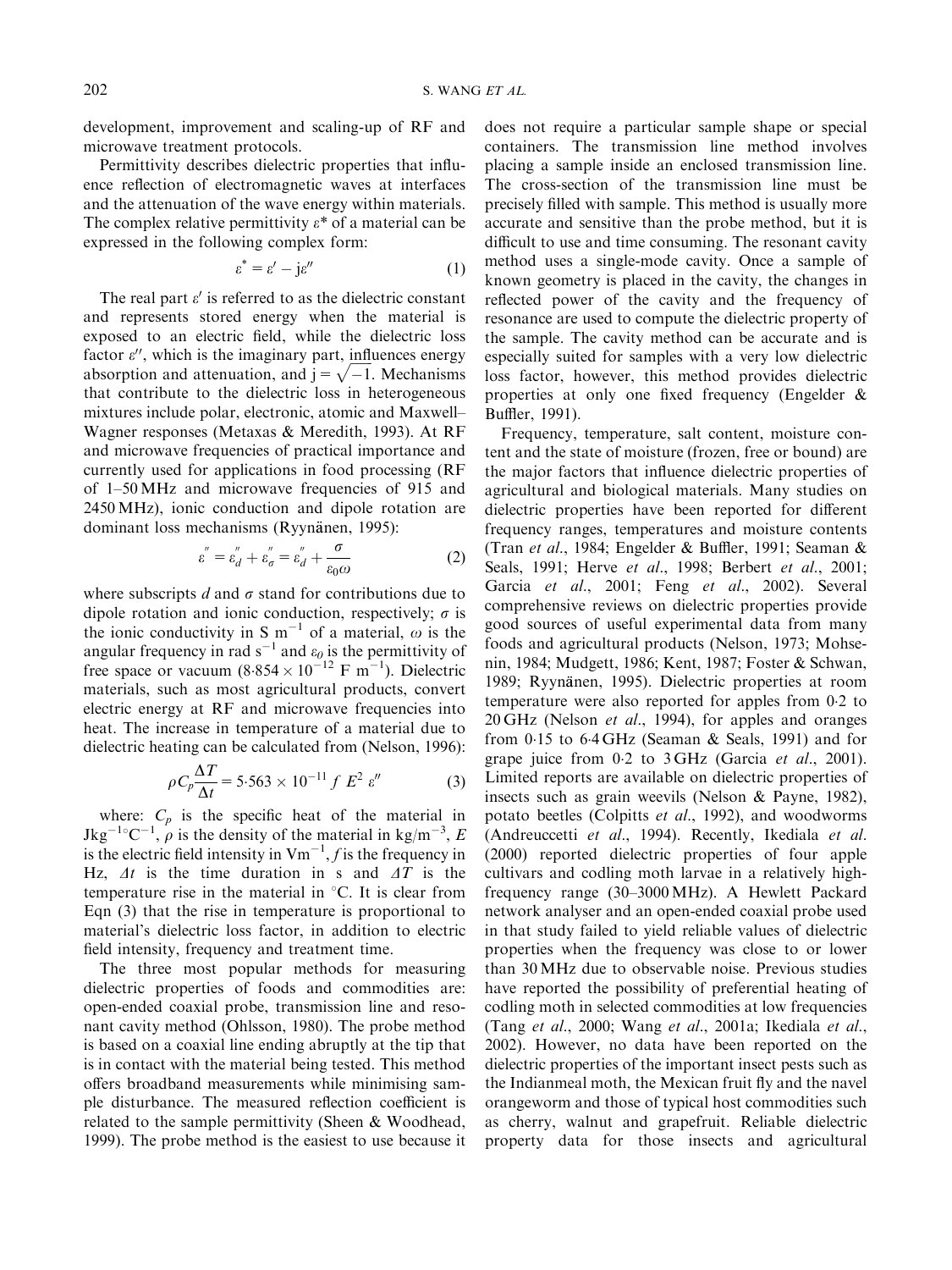commodities over a temperature between 20 and  $60^{\circ}$ C will be very helpful in developing effective pest control treatment methods based on electromagnetic energy.

The objectives of this research were: (1) to measure dielectric properties of four important insect pests (codling moth, Indianmeal moth, Mexican fruit fly and navel orangeworm) and six commodities (apple, cherry, almond, walnut, orange and grapefruit); (2) to determine the effects of frequency (1–1800 MHz) and temperature (20–60 $^{\circ}$ C) on these properties; and (3) to determine the penetration depth of electromagnetic energy into those commodities at 27, 915 and 1800 MHz frequencies commonly used in dielectric heating applications.

### 2. Materials and methods

### 2.1. Fruit and insect samples

Apple cultivars including 'Red Delicious' (RD) and 'Golden Delicious' (GD), and 'Bing' sweet cherries used in this study were obtained from the commercial cherry orchards in Wenatchee, WA. Walnut (Juglans regia L., cv Hartley) and almond (Nonpareil) were obtained from commercial processors in California, and shipped to Washington State University (WSU). The initial moisture contents of RD, GD apple samples and cherries were 87, 86 and 88% w.b., respectively. Navel orange (Citrus sinensis L. Osbeck) and grapefruit (Citrus paradisi Macfad.) were obtained from USDA-ARS Crop Quality and Research Laboratory, Weslaco, TX, with the initial moisture content of 88% w.b. Fruit flesh (pulp) and nut kernels were used for dielectric property measurements. An electric blender was used to break the fruit flesh into paste and the nut kernels into powder. The initial moisture content of nut kernels was  $3\%$  w.b. Samples were held at room temperature shortly before tests.

Fifth-instar codling moth larvae, Cydia pomonella (L.) were reared at USDA-ARS, Yakima Agricultural Research Laboratory in Wapato, WA. Fifth-instar larvae of Indianmeal moth, Plodia interpunctella (Hübner) and navel orangeworm Amyelois transitella (Walker) were reared at the USDA-ARS Horticultural Crops Research Laboratory (HCRL), Parlier, CA. Third-instar Mexican fruit flies, Anastrepha ludens (Loew) were reared at USDA-ARS Crop Quality and Research Laboratory, Weslaco, TX. All larvae were packed in insulated shipping cartons, and shipped via overnight delivery to WSU. Based on our previous study (Ikediala et al., 2000), both the dielectric constant and loss factor of compacted codling moths had no significant differences from that of live larvae. Before recording dielectric property measurements, insect larvae were extracted from artificial diet and live larvae were blended into slurry. The initial moisture content of insect slurry was about 74% w.b. About  $30 \text{ cm}^3$  of slurry was used for each sample to avoid electromagnetic field perturbation by the sample holder. Tests with insect larvae were conducted immediately after blending to minimise degradation of the haemolymph and other constituents.

### 2.2. Measurement system

It is highly desirable to measure dielectric properties of biomaterials over the temperature range commonly experienced in insect controls (Herve et al., 1998; Ikediala et al., 2000; Nelson & Bartley, 2000). As thermal treatments for controlling insects in commodities are between 20 and  $60^{\circ}$ C, this temperature range was used for the measurement of dielectric properties over a frequency range from 1 to 1800 MHz using the open-ended coaxial probe technique (Fig. 1). A test cell (20 mm in inner diameter and 94 mm in height) made of stainless steel was developed to control and maintain the sample temperature during the measurements. The coaxial probe was connected to an impedance analyser



Fig. 1. Schematic view of the dielectric property measurement system and the sample size is 20 mm in diameter and 25 mm in height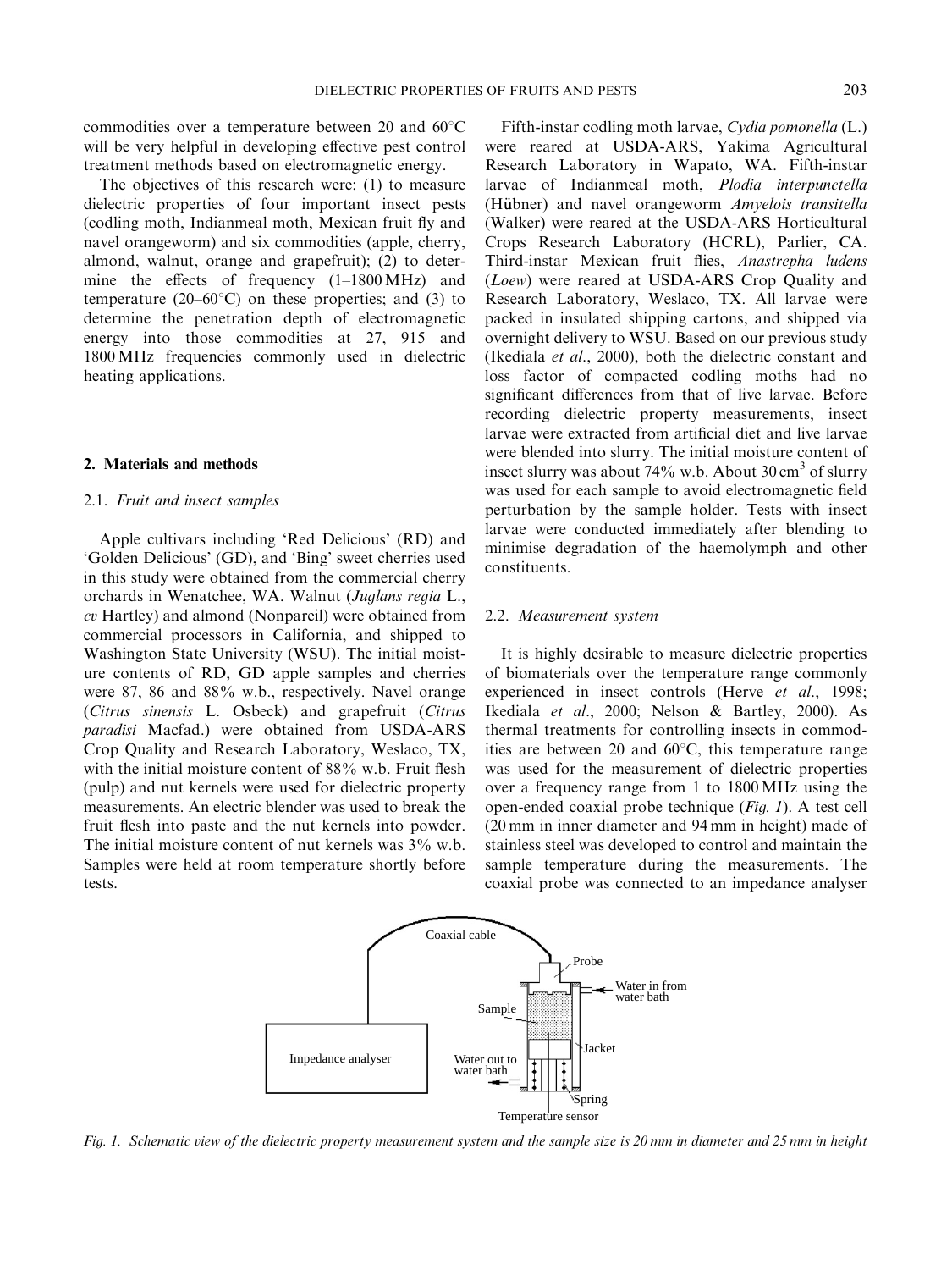(Model 4291B, Innovative Measurement Solutions Inc., Santa Clara, CA). The sample was confined in a sample cell with a pressure spring to ensure a close contact between the tip of the coaxial probe and the sample during the measurements. The sample temperature was controlled by circulating water  $(151 \text{min}^{-1})$  from a water bath (Model 1157, VWR Scientific Products, Niles, IL, USA) into the jacket of the test cell. A 10% water and 90% ethylene glycol solution was used as a heat transfer medium. A type T thermocouple  $(0.8 \text{ mm}$  diameter and 08 s response time) was used to monitor the sample temperature.

Before measurements, the impedance analyser (Hewlett Packard Corp., Santa Clara, CA) was calibrated with openair, a short (a metal block to provide a short to the coaxial tip), and a  $50\Omega$  load and a low-loss capacitor. The coaxial probe was calibrated with a standard air-short-triple deionised water calibration procedure. Typical error of the system was about 5% after following the standard calibration process. To verify the calibration results and the sample size effect on the dielectric property, butyl alcohol in the cell was measured at room temperature because its dielectric property is well known and its loss factor has a peak value near 250 MHz (Garg & Smyth, 1965). Dielectric property results for butyl alcohol obtained by the impedance analyser were compared with those obtained by a network analyser measurement system (Model 85070B, Hewlett Packard Corp., Santa Clara, CA) to determine the measurement accuracy of two systems. Dielectric properties obtained by the latter system were reliable and accurate within a frequency range from 30 to 3000 MHz (Ikediala et al., 2000). To further check the reliability of the impedance analyser, dielectric properties of butyl alcohol at  $20^{\circ}$ C were also compared with literature values reported by Garg and Smyth (1965).

### 2.3. Measurement procedure

Dielectric properties of insect slurry and selected commodities were measured by the impedance analyser. Before and after each measurement, the probe and the sample cell were cleaned with deionised water and wiped dry. Dielectric properties of each sample were measured at 200 discrete frequencies between 1 and 1800 MHz at 20, 30, 40, 50 and  $60^{\circ}$ C. Each frequency sweep took about 2 min. After each measurement, the water bath was adjusted to the next temperature level, with sample temperatures reaching the desired level in about 10 min. Dielectric property data for insects and fruits were determined in duplicate. Mean values and standard deviations were calculated from two replicates.

# 2.4. Penetration depth

Penetration depth of microwave and RF power is defined as the depth where the power is reduced to  $1/e$  $(e = 2.718)$  of the power entering the surface. Generally, RF energy penetrates further into fresh fruits and nuts than microwaves because of the much longer wavelength of RF waves. Selection of the appropriate thickness of a material bed in a commercial treatment line relies on the penetration depth of electromagnetic waves in this material. The penetration depth  $d_n$  in m of RF and microwave energy in a high loss material can be calculated by (von Hippel, 1954):

$$
d_p = \frac{c}{2\pi f \sqrt{2\varepsilon' \left[\sqrt{1 + \left(\varepsilon''/\varepsilon'\right)^2} - 1\right]}}\tag{4}
$$

where:  $c$  is the speed of light in free space  $(3 \times 10^8 \,\mathrm{ms}^{-1})$ . After obtaining the dielectric properties, the penetration depths into the selected commodities were calculated by the linear interpolation at 27, 915 and 1800 MHz.

## 3. Results and analyses

# 3.1. Precision of the dielectric property measurement system

Figure 2 shows a good overlap of the dielectric constant  $\varepsilon'$  and loss factor  $\varepsilon''$  for butyl alcohol at 20°C measured with the network analyser and with the impedance analyser. Two systems gave similar shape and values of dielectric properties at frequency bands between 50 and 1800 MHz. The impedance analyser provided reliable values at frequencies between 10 and 1800 MHz, while the network analyser provided reliable values at frequencies between 30 and 3000 MHz. Fig. 3 shows the dielectric constant  $\varepsilon'$  and the loss factor  $\varepsilon''$  of butyl alcohol at  $20^{\circ}$ C using the transmission line method obtained by Garg and Smyth (1965) and those obtained in this study by the impedance analyser. A similar dielectric property curve and a peak in the loss factor at about 250 MHz were observed in both studies. Below 10 MHz, the values of  $\varepsilon'$  and  $\varepsilon''$  were nearly 17 and 0, respectively, for both studies. Measurement results in this study agreed well with previously published data, with the largest relative difference between these two studies being  $18.7$  and  $18.3\%$  for the dielectric constant and the loss factor (at 250 MHz), respectively. The comparison results showed that the measurement results obtained by the impedance analyser were reliable and the sample size in the cell was adequate for the dielectric property measurements.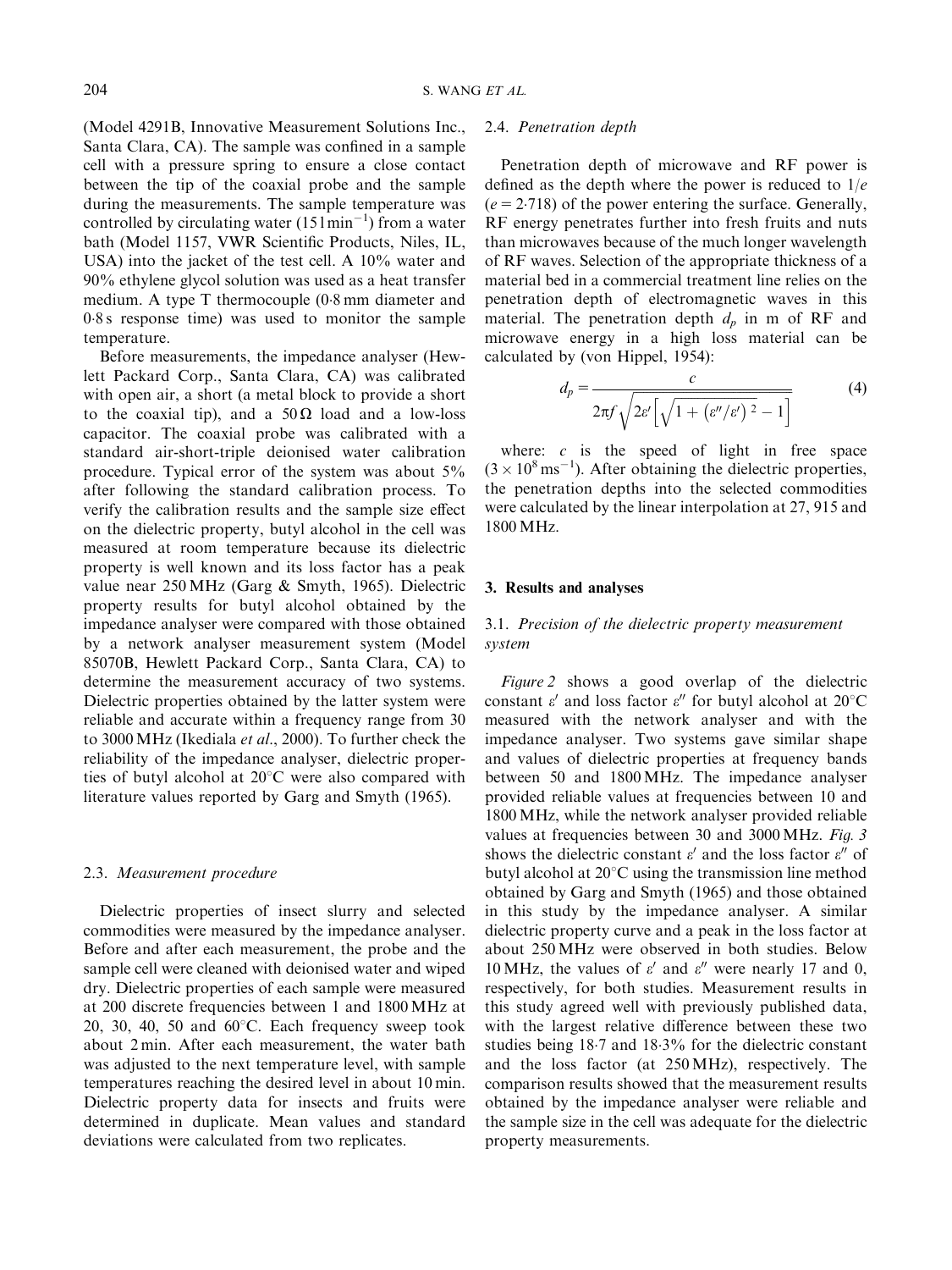

Fig. 2. Dielectric constant and loss factor of butyl alcohol at  $20^{\circ}$ C measured by the network (--) and impedance (analysers



Fig. 3. Dielectric constant  $(\varepsilon' : \Box)$  and loss factor  $(\varepsilon'' : \dag)$  of butyl alcohol at  $20^{\circ}$ C obtained by Garg and Smyth (1965) and  $\varepsilon'$  $-$ ) and  $\varepsilon$ <sup>*n*</sup> ( $\longrightarrow$ ) in this study

### 3.2. Frequency-dependent dielectric property

Dielectric properties of insects and commodities at four frequencies and five temperatures as determined by duplicate measurements using the impedance analyser are listed inTables 1 and 2 for references of postharvest treatments using electromagnetic energy. The following discussion is focused only on trends with regard to temperature and frequency.

Mean values of the dielectric constant and the loss factor of 'Golden Delicious' (GD), 'Red Delicious' (RD) apples, and 'Bing' sweet cherry at  $20^{\circ}$ C are shown in Fig. 4. From 27 to 1800 MHz, the dielectric constant of apples ranged from about 74 to 67, and that of cherry changed from 91 to 71. The loss factors of apples and cherries decreased with increasing frequency to reach minimum values of about 8.5–16.4 at 915 MHz. The loss factor of cherry ranged from 293 to 16 in the frequency range of 27–1800 MHz and was higher than that of apples (from about  $120$  to  $10$ ). In this study, the mean values at 915 MHz for GD apples, RD apples and cherries were  $74.3$ ,  $77.0$  and  $73.7$ , respectively, for the dielectric constant, and  $8.5$ ,  $10.0$  and  $16.4$ , respectively, for the loss factor. These compare to the corresponding values obtained by Ikediala et al.  $(2000, 2002)$  of 56.5, 57.9 and 69.7 for the dielectric constant and 9.2, 9.5 and 143 for the loss factor. It should be pointed out that the dielectric constant curves of the golden and red delicious apples exhibited a local maximum at a frequency range of 200–900 MHz. It was probably due to some artefact of the measurement system as Feng et al. (2002) mentioned.

Mean values of the dielectric constant and the loss factor of grapefruit and orange at  $20^{\circ}$ C are shown in Fig. 5. Dielectric properties of grapefruit and orange had a similar trend and decreased with increasing frequency. In general, the dielectric constant and the loss factor for grapefruit and orange were very close at frequencies above 100 MHz. In the RF region  $(<50$  MHz), the dielectric constant of grapefruit was larger than that of orange, while the reverse was true for loss factors.

Mean values of the dielectric constant and the loss factor of almond and walnut at  $20^{\circ}$ C are shown in Fig. 6. Dielectric properties of almond and walnuts were below 7. This is because these nut kernels had a low moisture content (3% w.b.) and high oil content (about 50%). This was comparable with the values of the dielectric constant  $(2.7)$  and loss factor (03) for walnuts at 2000–3000 MHz obtained by Olmi et al. (2000). A similar trend was observed for the dielectric constant and loss factor for the two nuts. There was a peak value for loss factors at about 590 MHz at  $20^{\circ}$ C. This might have been the result of bound water. Harvey and Hoekstra (1972) also found that the bound water in lysozyme caused a peak value (3–5) of the dielectric loss factor at about 300 MHz at  $25^{\circ}$ C.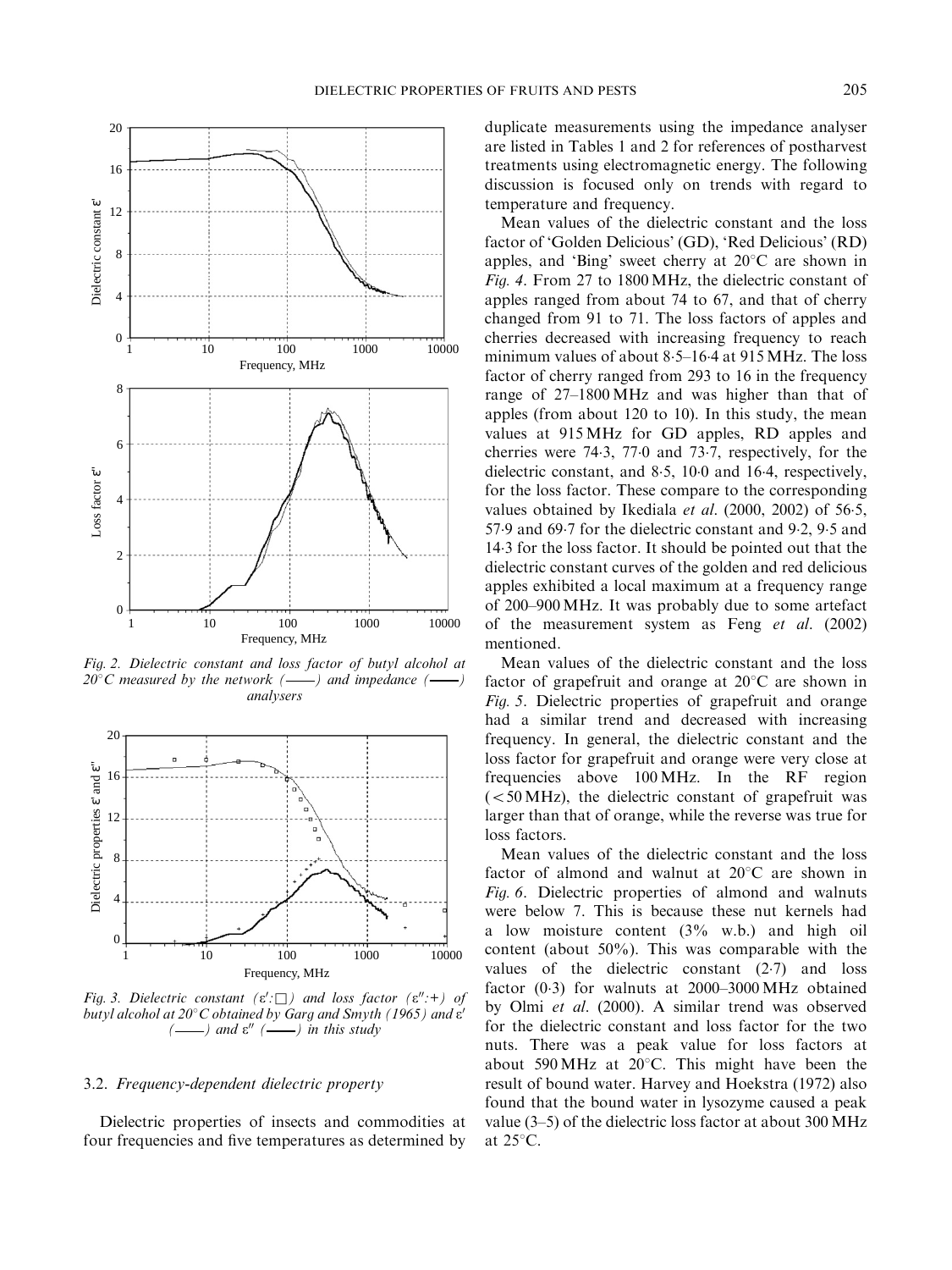| Table 1                                                                                                               |  |
|-----------------------------------------------------------------------------------------------------------------------|--|
| Dielectric properties (mean $\pm$ STD of two replicates) of fruits and nuts at five temperatures and four frequencies |  |

| Frequency, MHz<br>Frequency, MHz<br>27<br>27<br>915<br>1800<br>40<br>40<br>915<br>Apple $(GD^*)$<br>$72.5 \pm 0.6$<br>$72.6 \pm 0.7$<br>$74.3 \pm 0.8$<br>$67.4 \pm 0.9$<br>$120.4 \pm 2.1$<br>$80.5 \pm 1.5$<br>$8.5 \pm 0.8$<br>$9.9 + 0.1$<br>20<br>30<br>$96.4 \pm 1.4$<br>$71.3 + 0.8$<br>$71.3 + 0.8$<br>$72.3 + 0.7$<br>$66.0 + 0.9$<br>$143.9 + 2.0$<br>$8.5 + 1.1$<br>$8.7 \pm 0.0$<br>40<br>$69.7 + 0.8$<br>$69.7 + 0.8$<br>$70.0 + 0.8$<br>$64.1 + 0.9$<br>$171.8 + 2.6$<br>$115.3 + 1.7$<br>$8.2 + 0.9$<br>$7.6 \pm 0.0$<br>$135.8 \pm 2.2$<br>50<br>$68.1 \pm 0.8$<br>$67.9 \pm 0.8$<br>$67.8 \pm 1.0$<br>$202.2 \pm 3.3$<br>$8.3 \pm 0.6$<br>$6.9 \pm 0.1$<br>$62.1 + 1.0$<br>60<br>$66.4 \pm 0.9$<br>$8.7 \pm 0.3$<br>$6.7 \pm 0.1$<br>$66.5 \pm 0.8$<br>$65.6 \pm 1.0$<br>$60.1 \pm 1.0$<br>$234.1 \pm 4.3$<br>$157.4 \pm 2.7$<br>20<br>Apple (RD)<br>$74.6 \pm 0.6$<br>$74.7 + 0.5$<br>$77.0 \pm 0.0$<br>$70.4 \pm 0.5$<br>$92.0 + 0.9$<br>$61.1 \pm 0.8$<br>$10.0 \pm 1.4$<br>$10.8 \pm 0.2$<br>30<br>$109.1 + 0.6$<br>$9.4 + 1.8$<br>$9.4 + 0.7$<br>$72.7 + 0.8$<br>$72.8 + 0.7$<br>$74.5 + 0.2$<br>$68.3 + 0.4$<br>$72.8 + 0.6$<br>40<br>$70.8 + 0.8$<br>$66.1 \pm 0.5$<br>$87.5 \pm 0.8$<br>$70.6 \pm 0.8$<br>$71.5 \pm 0.1$<br>$130.7 + 1.1$<br>$10.0 + 2.5$<br>$8.3 \pm 0.7$<br>50<br>$68.7 \pm 0.9$<br>$68.7 \pm 0.8$<br>$64.0 \pm 0.5$<br>$153.8 \pm 1.6$<br>$103.1 \pm 1.3$<br>$9.8 \pm 2.8$<br>$68.9 \pm 0.2$<br>$7.4 \pm 0.8$<br>60<br>$119.9 \pm 1.6$<br>$8.9 \pm 1.9$<br>$66.8 \pm 1.0$<br>$66.8 \pm 0.8$<br>$67.1 \pm 0.5$<br>$62.0 \pm 0.8$<br>$178.6 \pm 2.3$<br>$6.7 \pm 0.7$<br>20<br>$5.9 \pm 0.1$<br>$5.9 \pm 0.1$<br>$1.7 + 0.9$<br>$5.8 \pm 0.2$<br>$1.2 \pm 0.2$<br>$1.5 \pm 0.2$<br>$5.7 + 0.5$<br>$2.9 \pm 0.8$<br>Almond<br>$5.7\pm1.7$<br>30<br>$5.9\pm1.8$<br>$3.2 + 2.3$<br>$3.4 \pm 2.3$<br>$0.6 + 0.2$<br>$6.4 \pm 1.8$<br>$3.4 \pm 0.9$<br>$1.1 \pm 0.6$<br>40<br>$5.8 \pm 1.6$<br>$3.3 + 2.0$<br>$0.6 + 0.1$<br>$3.5 \pm 0.7$<br>$6.1 + 1.9$<br>$3.6 \pm 2.1$<br>$1 \cdot 0 + 0 \cdot 5$<br>$6.0 \pm 1.3$<br>50<br>$5.8 + 1.6$<br>$6.2 + 1.8$<br>$3.4 + 0.5$<br>$4.2 + 1.6$<br>$0.6 + 0.3$<br>$1 \cdot 1 + 0 \cdot 6$<br>$5.7 + 0.1$<br>$3.4 + 0.2$<br>60<br>$6.0 \pm 1.5$<br>$6.3 \pm 1.8$<br>$3.1 \pm 1.4$<br>$3.9 \pm 2.3$<br>$0.7 \pm 0.1$<br>$1.1 \pm 0.4$<br>$6.4 \pm 1.3$<br>$3.0 \pm 1.2$<br>20<br>$91.2 \pm 0.1$<br>$85.0 \pm 0.4$<br>$73.7 \pm 0.1$<br>$70.9 \pm 0.1$<br>$293.0 \pm 4.3$<br>$198.5 \pm 2.9$<br>$16.4 \pm 0.0$<br>$16.0 \pm 0.2$<br>Cherry<br>30<br>$91.4 + 0.9$<br>$84.0 + 0.8$<br>$69.7 + 0.3$<br>$245.7 \pm 7.6$<br>$17.2 + 0.5$<br>$72.0 + 0.3$<br>$363.1 + 11.2$<br>$15.1 \pm 0.6$<br>40<br>$91.0 + 2.0$<br>$82.4 + 1.6$<br>$67.8 + 0.6$<br>$44.01 + 26.6$<br>$297.5 + 18.0$<br>$18.3 + 1.0$<br>$14.6 + 0.9$<br>$69.6 + 0.7$<br>50<br>$79.9 + 2.7$<br>$65.2 \pm 1.5$<br>$501.9 \pm 37.2$<br>$338.9 \pm 25.1$<br>$19.3 \pm 1.4$<br>$89.6 \pm 3.6$<br>$66.7 + 1.6$<br>$14.2 \pm 1.1$<br>60<br>$89.8 \pm 5.5$<br>$78.5 + 3.8$<br>$64.1 \pm 1.8$<br>$62.8 \pm 1.6$<br>$565.4 \pm 54.0$<br>$381.8 \pm 36.6$<br>$20.4 \pm 1.9$<br>$14.1 \pm 1.4$<br>Grape-fruit<br>20<br>$82.7 \pm 1.8$<br>$72.1 \pm 1.2$<br>$202.4 \pm 9.3$<br>$137.8 \pm 7.0$<br>$12.1 \pm 0.0$<br>$12.6 \pm 0.1$<br>$89.0 \pm 5.1$<br>$72.7 \pm 2.5$<br>30<br>$81.9 + 2.7$<br>$70.8 + 2.3$<br>$70.2 + 1.1$<br>$242.6 + 8.9$<br>$165.2 + 6.9$<br>$12.5 + 0.2$<br>$90.3 + 6.8$<br>$11.5 \pm 0.2$<br>40<br>$91.9 \pm 9.2$<br>$81.4 + 4.0$<br>$68.2 \pm 1.1$<br>$291.4 + 9.0$<br>$198.4 \pm 7.3$<br>$13.3 \pm 0.4$<br>$68.5 \pm 2.1$<br>$10.9 \pm 0.2$<br>50<br>$93.8 \pm 11.3$<br>$66.0 \pm 0.9$<br>$235.2 \pm 6.9$<br>$14.2 \pm 0.3$<br>$80.9 + 5.2$<br>$66.1 \pm 2.1$<br>$345.3 \pm 7.8$<br>$10.7 \pm 0.2$<br>60<br>$96.5 \pm 14.0$<br>$80.8 + 6.6$<br>$63.7 + 2.0$<br>$63.7 \pm 0.8$<br>$273.3 \pm 5.8$<br>$15.5 \pm 0.3$<br>$401 \cdot 1 + 5 \cdot 8$<br>$10.7 \pm 0.2$<br>20<br>$72.5 \pm 0.1$<br>$84.0 \pm 0.1$<br>$81.0 \pm 0.1$<br>$72.9 \pm 1.9$<br>$223.3 \pm 0.6$<br>$151.6 \pm 0.3$<br>$16.5 \pm 2.8$<br>$14.8 \pm 0.5$<br>Orange<br>30<br>$78.5 \pm 0.3$<br>$17.8 + 2.7$<br>$82.2 + 0.3$<br>$70.6 + 1.8$<br>$70.7 \pm 0.3$<br>$267.9 + 1.8$<br>$181.6 \pm 1.1$<br>$13.9 + 0.5$<br>40<br>$80.2 \pm 0.7$<br>$75.7 \pm 0.6$<br>$68.6 \pm 0.4$<br>$318.0 + 5.3$<br>$215.3 + 3.4$<br>$18.7 + 3.0$<br>$13.1 + 0.5$<br>$68.0 + 2.1$<br>50<br>$367.7 \pm 5.0$<br>$17.5 \pm 1.2$<br>$78.0 \pm 0.5$<br>$72.7 + 0.4$<br>$66.1 + 0.6$<br>$65.6 \pm 0.2$<br>$248.6 \pm 3.4$<br>$12.3 \pm 0.2$ | $Temp.$ <sup>°</sup> C |
|-----------------------------------------------------------------------------------------------------------------------------------------------------------------------------------------------------------------------------------------------------------------------------------------------------------------------------------------------------------------------------------------------------------------------------------------------------------------------------------------------------------------------------------------------------------------------------------------------------------------------------------------------------------------------------------------------------------------------------------------------------------------------------------------------------------------------------------------------------------------------------------------------------------------------------------------------------------------------------------------------------------------------------------------------------------------------------------------------------------------------------------------------------------------------------------------------------------------------------------------------------------------------------------------------------------------------------------------------------------------------------------------------------------------------------------------------------------------------------------------------------------------------------------------------------------------------------------------------------------------------------------------------------------------------------------------------------------------------------------------------------------------------------------------------------------------------------------------------------------------------------------------------------------------------------------------------------------------------------------------------------------------------------------------------------------------------------------------------------------------------------------------------------------------------------------------------------------------------------------------------------------------------------------------------------------------------------------------------------------------------------------------------------------------------------------------------------------------------------------------------------------------------------------------------------------------------------------------------------------------------------------------------------------------------------------------------------------------------------------------------------------------------------------------------------------------------------------------------------------------------------------------------------------------------------------------------------------------------------------------------------------------------------------------------------------------------------------------------------------------------------------------------------------------------------------------------------------------------------------------------------------------------------------------------------------------------------------------------------------------------------------------------------------------------------------------------------------------------------------------------------------------------------------------------------------------------------------------------------------------------------------------------------------------------------------------------------------------------------------------------------------------------------------------------------------------------------------------------------------------------------------------------------------------------------------------------------------------------------------------------------------------------------------------------------------------------------------------------------------------------------------------------------------------------------------------------------------------------------------------------------------------------------------------------------------------------------------------------------------------------------------------------------------------------------------------------------------------------------------------------------------------------------------------|------------------------|
|                                                                                                                                                                                                                                                                                                                                                                                                                                                                                                                                                                                                                                                                                                                                                                                                                                                                                                                                                                                                                                                                                                                                                                                                                                                                                                                                                                                                                                                                                                                                                                                                                                                                                                                                                                                                                                                                                                                                                                                                                                                                                                                                                                                                                                                                                                                                                                                                                                                                                                                                                                                                                                                                                                                                                                                                                                                                                                                                                                                                                                                                                                                                                                                                                                                                                                                                                                                                                                                                                                                                                                                                                                                                                                                                                                                                                                                                                                                                                                                                                                                                                                                                                                                                                                                                                                                                                                                                                                                                                                                                         |                        |
|                                                                                                                                                                                                                                                                                                                                                                                                                                                                                                                                                                                                                                                                                                                                                                                                                                                                                                                                                                                                                                                                                                                                                                                                                                                                                                                                                                                                                                                                                                                                                                                                                                                                                                                                                                                                                                                                                                                                                                                                                                                                                                                                                                                                                                                                                                                                                                                                                                                                                                                                                                                                                                                                                                                                                                                                                                                                                                                                                                                                                                                                                                                                                                                                                                                                                                                                                                                                                                                                                                                                                                                                                                                                                                                                                                                                                                                                                                                                                                                                                                                                                                                                                                                                                                                                                                                                                                                                                                                                                                                                         |                        |
|                                                                                                                                                                                                                                                                                                                                                                                                                                                                                                                                                                                                                                                                                                                                                                                                                                                                                                                                                                                                                                                                                                                                                                                                                                                                                                                                                                                                                                                                                                                                                                                                                                                                                                                                                                                                                                                                                                                                                                                                                                                                                                                                                                                                                                                                                                                                                                                                                                                                                                                                                                                                                                                                                                                                                                                                                                                                                                                                                                                                                                                                                                                                                                                                                                                                                                                                                                                                                                                                                                                                                                                                                                                                                                                                                                                                                                                                                                                                                                                                                                                                                                                                                                                                                                                                                                                                                                                                                                                                                                                                         |                        |
|                                                                                                                                                                                                                                                                                                                                                                                                                                                                                                                                                                                                                                                                                                                                                                                                                                                                                                                                                                                                                                                                                                                                                                                                                                                                                                                                                                                                                                                                                                                                                                                                                                                                                                                                                                                                                                                                                                                                                                                                                                                                                                                                                                                                                                                                                                                                                                                                                                                                                                                                                                                                                                                                                                                                                                                                                                                                                                                                                                                                                                                                                                                                                                                                                                                                                                                                                                                                                                                                                                                                                                                                                                                                                                                                                                                                                                                                                                                                                                                                                                                                                                                                                                                                                                                                                                                                                                                                                                                                                                                                         |                        |
|                                                                                                                                                                                                                                                                                                                                                                                                                                                                                                                                                                                                                                                                                                                                                                                                                                                                                                                                                                                                                                                                                                                                                                                                                                                                                                                                                                                                                                                                                                                                                                                                                                                                                                                                                                                                                                                                                                                                                                                                                                                                                                                                                                                                                                                                                                                                                                                                                                                                                                                                                                                                                                                                                                                                                                                                                                                                                                                                                                                                                                                                                                                                                                                                                                                                                                                                                                                                                                                                                                                                                                                                                                                                                                                                                                                                                                                                                                                                                                                                                                                                                                                                                                                                                                                                                                                                                                                                                                                                                                                                         |                        |
|                                                                                                                                                                                                                                                                                                                                                                                                                                                                                                                                                                                                                                                                                                                                                                                                                                                                                                                                                                                                                                                                                                                                                                                                                                                                                                                                                                                                                                                                                                                                                                                                                                                                                                                                                                                                                                                                                                                                                                                                                                                                                                                                                                                                                                                                                                                                                                                                                                                                                                                                                                                                                                                                                                                                                                                                                                                                                                                                                                                                                                                                                                                                                                                                                                                                                                                                                                                                                                                                                                                                                                                                                                                                                                                                                                                                                                                                                                                                                                                                                                                                                                                                                                                                                                                                                                                                                                                                                                                                                                                                         |                        |
|                                                                                                                                                                                                                                                                                                                                                                                                                                                                                                                                                                                                                                                                                                                                                                                                                                                                                                                                                                                                                                                                                                                                                                                                                                                                                                                                                                                                                                                                                                                                                                                                                                                                                                                                                                                                                                                                                                                                                                                                                                                                                                                                                                                                                                                                                                                                                                                                                                                                                                                                                                                                                                                                                                                                                                                                                                                                                                                                                                                                                                                                                                                                                                                                                                                                                                                                                                                                                                                                                                                                                                                                                                                                                                                                                                                                                                                                                                                                                                                                                                                                                                                                                                                                                                                                                                                                                                                                                                                                                                                                         |                        |
|                                                                                                                                                                                                                                                                                                                                                                                                                                                                                                                                                                                                                                                                                                                                                                                                                                                                                                                                                                                                                                                                                                                                                                                                                                                                                                                                                                                                                                                                                                                                                                                                                                                                                                                                                                                                                                                                                                                                                                                                                                                                                                                                                                                                                                                                                                                                                                                                                                                                                                                                                                                                                                                                                                                                                                                                                                                                                                                                                                                                                                                                                                                                                                                                                                                                                                                                                                                                                                                                                                                                                                                                                                                                                                                                                                                                                                                                                                                                                                                                                                                                                                                                                                                                                                                                                                                                                                                                                                                                                                                                         |                        |
|                                                                                                                                                                                                                                                                                                                                                                                                                                                                                                                                                                                                                                                                                                                                                                                                                                                                                                                                                                                                                                                                                                                                                                                                                                                                                                                                                                                                                                                                                                                                                                                                                                                                                                                                                                                                                                                                                                                                                                                                                                                                                                                                                                                                                                                                                                                                                                                                                                                                                                                                                                                                                                                                                                                                                                                                                                                                                                                                                                                                                                                                                                                                                                                                                                                                                                                                                                                                                                                                                                                                                                                                                                                                                                                                                                                                                                                                                                                                                                                                                                                                                                                                                                                                                                                                                                                                                                                                                                                                                                                                         |                        |
|                                                                                                                                                                                                                                                                                                                                                                                                                                                                                                                                                                                                                                                                                                                                                                                                                                                                                                                                                                                                                                                                                                                                                                                                                                                                                                                                                                                                                                                                                                                                                                                                                                                                                                                                                                                                                                                                                                                                                                                                                                                                                                                                                                                                                                                                                                                                                                                                                                                                                                                                                                                                                                                                                                                                                                                                                                                                                                                                                                                                                                                                                                                                                                                                                                                                                                                                                                                                                                                                                                                                                                                                                                                                                                                                                                                                                                                                                                                                                                                                                                                                                                                                                                                                                                                                                                                                                                                                                                                                                                                                         |                        |
|                                                                                                                                                                                                                                                                                                                                                                                                                                                                                                                                                                                                                                                                                                                                                                                                                                                                                                                                                                                                                                                                                                                                                                                                                                                                                                                                                                                                                                                                                                                                                                                                                                                                                                                                                                                                                                                                                                                                                                                                                                                                                                                                                                                                                                                                                                                                                                                                                                                                                                                                                                                                                                                                                                                                                                                                                                                                                                                                                                                                                                                                                                                                                                                                                                                                                                                                                                                                                                                                                                                                                                                                                                                                                                                                                                                                                                                                                                                                                                                                                                                                                                                                                                                                                                                                                                                                                                                                                                                                                                                                         |                        |
|                                                                                                                                                                                                                                                                                                                                                                                                                                                                                                                                                                                                                                                                                                                                                                                                                                                                                                                                                                                                                                                                                                                                                                                                                                                                                                                                                                                                                                                                                                                                                                                                                                                                                                                                                                                                                                                                                                                                                                                                                                                                                                                                                                                                                                                                                                                                                                                                                                                                                                                                                                                                                                                                                                                                                                                                                                                                                                                                                                                                                                                                                                                                                                                                                                                                                                                                                                                                                                                                                                                                                                                                                                                                                                                                                                                                                                                                                                                                                                                                                                                                                                                                                                                                                                                                                                                                                                                                                                                                                                                                         |                        |
|                                                                                                                                                                                                                                                                                                                                                                                                                                                                                                                                                                                                                                                                                                                                                                                                                                                                                                                                                                                                                                                                                                                                                                                                                                                                                                                                                                                                                                                                                                                                                                                                                                                                                                                                                                                                                                                                                                                                                                                                                                                                                                                                                                                                                                                                                                                                                                                                                                                                                                                                                                                                                                                                                                                                                                                                                                                                                                                                                                                                                                                                                                                                                                                                                                                                                                                                                                                                                                                                                                                                                                                                                                                                                                                                                                                                                                                                                                                                                                                                                                                                                                                                                                                                                                                                                                                                                                                                                                                                                                                                         |                        |
|                                                                                                                                                                                                                                                                                                                                                                                                                                                                                                                                                                                                                                                                                                                                                                                                                                                                                                                                                                                                                                                                                                                                                                                                                                                                                                                                                                                                                                                                                                                                                                                                                                                                                                                                                                                                                                                                                                                                                                                                                                                                                                                                                                                                                                                                                                                                                                                                                                                                                                                                                                                                                                                                                                                                                                                                                                                                                                                                                                                                                                                                                                                                                                                                                                                                                                                                                                                                                                                                                                                                                                                                                                                                                                                                                                                                                                                                                                                                                                                                                                                                                                                                                                                                                                                                                                                                                                                                                                                                                                                                         |                        |
|                                                                                                                                                                                                                                                                                                                                                                                                                                                                                                                                                                                                                                                                                                                                                                                                                                                                                                                                                                                                                                                                                                                                                                                                                                                                                                                                                                                                                                                                                                                                                                                                                                                                                                                                                                                                                                                                                                                                                                                                                                                                                                                                                                                                                                                                                                                                                                                                                                                                                                                                                                                                                                                                                                                                                                                                                                                                                                                                                                                                                                                                                                                                                                                                                                                                                                                                                                                                                                                                                                                                                                                                                                                                                                                                                                                                                                                                                                                                                                                                                                                                                                                                                                                                                                                                                                                                                                                                                                                                                                                                         |                        |
|                                                                                                                                                                                                                                                                                                                                                                                                                                                                                                                                                                                                                                                                                                                                                                                                                                                                                                                                                                                                                                                                                                                                                                                                                                                                                                                                                                                                                                                                                                                                                                                                                                                                                                                                                                                                                                                                                                                                                                                                                                                                                                                                                                                                                                                                                                                                                                                                                                                                                                                                                                                                                                                                                                                                                                                                                                                                                                                                                                                                                                                                                                                                                                                                                                                                                                                                                                                                                                                                                                                                                                                                                                                                                                                                                                                                                                                                                                                                                                                                                                                                                                                                                                                                                                                                                                                                                                                                                                                                                                                                         |                        |
|                                                                                                                                                                                                                                                                                                                                                                                                                                                                                                                                                                                                                                                                                                                                                                                                                                                                                                                                                                                                                                                                                                                                                                                                                                                                                                                                                                                                                                                                                                                                                                                                                                                                                                                                                                                                                                                                                                                                                                                                                                                                                                                                                                                                                                                                                                                                                                                                                                                                                                                                                                                                                                                                                                                                                                                                                                                                                                                                                                                                                                                                                                                                                                                                                                                                                                                                                                                                                                                                                                                                                                                                                                                                                                                                                                                                                                                                                                                                                                                                                                                                                                                                                                                                                                                                                                                                                                                                                                                                                                                                         |                        |
|                                                                                                                                                                                                                                                                                                                                                                                                                                                                                                                                                                                                                                                                                                                                                                                                                                                                                                                                                                                                                                                                                                                                                                                                                                                                                                                                                                                                                                                                                                                                                                                                                                                                                                                                                                                                                                                                                                                                                                                                                                                                                                                                                                                                                                                                                                                                                                                                                                                                                                                                                                                                                                                                                                                                                                                                                                                                                                                                                                                                                                                                                                                                                                                                                                                                                                                                                                                                                                                                                                                                                                                                                                                                                                                                                                                                                                                                                                                                                                                                                                                                                                                                                                                                                                                                                                                                                                                                                                                                                                                                         |                        |
|                                                                                                                                                                                                                                                                                                                                                                                                                                                                                                                                                                                                                                                                                                                                                                                                                                                                                                                                                                                                                                                                                                                                                                                                                                                                                                                                                                                                                                                                                                                                                                                                                                                                                                                                                                                                                                                                                                                                                                                                                                                                                                                                                                                                                                                                                                                                                                                                                                                                                                                                                                                                                                                                                                                                                                                                                                                                                                                                                                                                                                                                                                                                                                                                                                                                                                                                                                                                                                                                                                                                                                                                                                                                                                                                                                                                                                                                                                                                                                                                                                                                                                                                                                                                                                                                                                                                                                                                                                                                                                                                         |                        |
|                                                                                                                                                                                                                                                                                                                                                                                                                                                                                                                                                                                                                                                                                                                                                                                                                                                                                                                                                                                                                                                                                                                                                                                                                                                                                                                                                                                                                                                                                                                                                                                                                                                                                                                                                                                                                                                                                                                                                                                                                                                                                                                                                                                                                                                                                                                                                                                                                                                                                                                                                                                                                                                                                                                                                                                                                                                                                                                                                                                                                                                                                                                                                                                                                                                                                                                                                                                                                                                                                                                                                                                                                                                                                                                                                                                                                                                                                                                                                                                                                                                                                                                                                                                                                                                                                                                                                                                                                                                                                                                                         |                        |
|                                                                                                                                                                                                                                                                                                                                                                                                                                                                                                                                                                                                                                                                                                                                                                                                                                                                                                                                                                                                                                                                                                                                                                                                                                                                                                                                                                                                                                                                                                                                                                                                                                                                                                                                                                                                                                                                                                                                                                                                                                                                                                                                                                                                                                                                                                                                                                                                                                                                                                                                                                                                                                                                                                                                                                                                                                                                                                                                                                                                                                                                                                                                                                                                                                                                                                                                                                                                                                                                                                                                                                                                                                                                                                                                                                                                                                                                                                                                                                                                                                                                                                                                                                                                                                                                                                                                                                                                                                                                                                                                         |                        |
|                                                                                                                                                                                                                                                                                                                                                                                                                                                                                                                                                                                                                                                                                                                                                                                                                                                                                                                                                                                                                                                                                                                                                                                                                                                                                                                                                                                                                                                                                                                                                                                                                                                                                                                                                                                                                                                                                                                                                                                                                                                                                                                                                                                                                                                                                                                                                                                                                                                                                                                                                                                                                                                                                                                                                                                                                                                                                                                                                                                                                                                                                                                                                                                                                                                                                                                                                                                                                                                                                                                                                                                                                                                                                                                                                                                                                                                                                                                                                                                                                                                                                                                                                                                                                                                                                                                                                                                                                                                                                                                                         |                        |
|                                                                                                                                                                                                                                                                                                                                                                                                                                                                                                                                                                                                                                                                                                                                                                                                                                                                                                                                                                                                                                                                                                                                                                                                                                                                                                                                                                                                                                                                                                                                                                                                                                                                                                                                                                                                                                                                                                                                                                                                                                                                                                                                                                                                                                                                                                                                                                                                                                                                                                                                                                                                                                                                                                                                                                                                                                                                                                                                                                                                                                                                                                                                                                                                                                                                                                                                                                                                                                                                                                                                                                                                                                                                                                                                                                                                                                                                                                                                                                                                                                                                                                                                                                                                                                                                                                                                                                                                                                                                                                                                         |                        |
|                                                                                                                                                                                                                                                                                                                                                                                                                                                                                                                                                                                                                                                                                                                                                                                                                                                                                                                                                                                                                                                                                                                                                                                                                                                                                                                                                                                                                                                                                                                                                                                                                                                                                                                                                                                                                                                                                                                                                                                                                                                                                                                                                                                                                                                                                                                                                                                                                                                                                                                                                                                                                                                                                                                                                                                                                                                                                                                                                                                                                                                                                                                                                                                                                                                                                                                                                                                                                                                                                                                                                                                                                                                                                                                                                                                                                                                                                                                                                                                                                                                                                                                                                                                                                                                                                                                                                                                                                                                                                                                                         |                        |
|                                                                                                                                                                                                                                                                                                                                                                                                                                                                                                                                                                                                                                                                                                                                                                                                                                                                                                                                                                                                                                                                                                                                                                                                                                                                                                                                                                                                                                                                                                                                                                                                                                                                                                                                                                                                                                                                                                                                                                                                                                                                                                                                                                                                                                                                                                                                                                                                                                                                                                                                                                                                                                                                                                                                                                                                                                                                                                                                                                                                                                                                                                                                                                                                                                                                                                                                                                                                                                                                                                                                                                                                                                                                                                                                                                                                                                                                                                                                                                                                                                                                                                                                                                                                                                                                                                                                                                                                                                                                                                                                         |                        |
|                                                                                                                                                                                                                                                                                                                                                                                                                                                                                                                                                                                                                                                                                                                                                                                                                                                                                                                                                                                                                                                                                                                                                                                                                                                                                                                                                                                                                                                                                                                                                                                                                                                                                                                                                                                                                                                                                                                                                                                                                                                                                                                                                                                                                                                                                                                                                                                                                                                                                                                                                                                                                                                                                                                                                                                                                                                                                                                                                                                                                                                                                                                                                                                                                                                                                                                                                                                                                                                                                                                                                                                                                                                                                                                                                                                                                                                                                                                                                                                                                                                                                                                                                                                                                                                                                                                                                                                                                                                                                                                                         |                        |
|                                                                                                                                                                                                                                                                                                                                                                                                                                                                                                                                                                                                                                                                                                                                                                                                                                                                                                                                                                                                                                                                                                                                                                                                                                                                                                                                                                                                                                                                                                                                                                                                                                                                                                                                                                                                                                                                                                                                                                                                                                                                                                                                                                                                                                                                                                                                                                                                                                                                                                                                                                                                                                                                                                                                                                                                                                                                                                                                                                                                                                                                                                                                                                                                                                                                                                                                                                                                                                                                                                                                                                                                                                                                                                                                                                                                                                                                                                                                                                                                                                                                                                                                                                                                                                                                                                                                                                                                                                                                                                                                         |                        |
|                                                                                                                                                                                                                                                                                                                                                                                                                                                                                                                                                                                                                                                                                                                                                                                                                                                                                                                                                                                                                                                                                                                                                                                                                                                                                                                                                                                                                                                                                                                                                                                                                                                                                                                                                                                                                                                                                                                                                                                                                                                                                                                                                                                                                                                                                                                                                                                                                                                                                                                                                                                                                                                                                                                                                                                                                                                                                                                                                                                                                                                                                                                                                                                                                                                                                                                                                                                                                                                                                                                                                                                                                                                                                                                                                                                                                                                                                                                                                                                                                                                                                                                                                                                                                                                                                                                                                                                                                                                                                                                                         |                        |
|                                                                                                                                                                                                                                                                                                                                                                                                                                                                                                                                                                                                                                                                                                                                                                                                                                                                                                                                                                                                                                                                                                                                                                                                                                                                                                                                                                                                                                                                                                                                                                                                                                                                                                                                                                                                                                                                                                                                                                                                                                                                                                                                                                                                                                                                                                                                                                                                                                                                                                                                                                                                                                                                                                                                                                                                                                                                                                                                                                                                                                                                                                                                                                                                                                                                                                                                                                                                                                                                                                                                                                                                                                                                                                                                                                                                                                                                                                                                                                                                                                                                                                                                                                                                                                                                                                                                                                                                                                                                                                                                         |                        |
|                                                                                                                                                                                                                                                                                                                                                                                                                                                                                                                                                                                                                                                                                                                                                                                                                                                                                                                                                                                                                                                                                                                                                                                                                                                                                                                                                                                                                                                                                                                                                                                                                                                                                                                                                                                                                                                                                                                                                                                                                                                                                                                                                                                                                                                                                                                                                                                                                                                                                                                                                                                                                                                                                                                                                                                                                                                                                                                                                                                                                                                                                                                                                                                                                                                                                                                                                                                                                                                                                                                                                                                                                                                                                                                                                                                                                                                                                                                                                                                                                                                                                                                                                                                                                                                                                                                                                                                                                                                                                                                                         |                        |
|                                                                                                                                                                                                                                                                                                                                                                                                                                                                                                                                                                                                                                                                                                                                                                                                                                                                                                                                                                                                                                                                                                                                                                                                                                                                                                                                                                                                                                                                                                                                                                                                                                                                                                                                                                                                                                                                                                                                                                                                                                                                                                                                                                                                                                                                                                                                                                                                                                                                                                                                                                                                                                                                                                                                                                                                                                                                                                                                                                                                                                                                                                                                                                                                                                                                                                                                                                                                                                                                                                                                                                                                                                                                                                                                                                                                                                                                                                                                                                                                                                                                                                                                                                                                                                                                                                                                                                                                                                                                                                                                         |                        |
| 60<br>$18.4 \pm 1.2$<br>$75.8 \pm 0.9$<br>$69.9 \pm 0.6$<br>$63.2 \pm 0.7$<br>$62.7 \pm 0.3$<br>$418.4 \pm 6.5$<br>$282.8 \pm 4.3$<br>$12.2 \pm 0.2$                                                                                                                                                                                                                                                                                                                                                                                                                                                                                                                                                                                                                                                                                                                                                                                                                                                                                                                                                                                                                                                                                                                                                                                                                                                                                                                                                                                                                                                                                                                                                                                                                                                                                                                                                                                                                                                                                                                                                                                                                                                                                                                                                                                                                                                                                                                                                                                                                                                                                                                                                                                                                                                                                                                                                                                                                                                                                                                                                                                                                                                                                                                                                                                                                                                                                                                                                                                                                                                                                                                                                                                                                                                                                                                                                                                                                                                                                                                                                                                                                                                                                                                                                                                                                                                                                                                                                                                    |                        |
| $20\,$<br>Walnut<br>$4.9 \pm 0.0$<br>$4.8\pm0.0$<br>$2.2 \pm 1.6$<br>$2.1 \pm 0.7$<br>$0.7 \pm 0.1$<br>$2.9 \pm 0.1$<br>$1.8 \pm 0.2$<br>$0.6 \pm 0.0$                                                                                                                                                                                                                                                                                                                                                                                                                                                                                                                                                                                                                                                                                                                                                                                                                                                                                                                                                                                                                                                                                                                                                                                                                                                                                                                                                                                                                                                                                                                                                                                                                                                                                                                                                                                                                                                                                                                                                                                                                                                                                                                                                                                                                                                                                                                                                                                                                                                                                                                                                                                                                                                                                                                                                                                                                                                                                                                                                                                                                                                                                                                                                                                                                                                                                                                                                                                                                                                                                                                                                                                                                                                                                                                                                                                                                                                                                                                                                                                                                                                                                                                                                                                                                                                                                                                                                                                  |                        |
| 30<br>$5.0 + 0.1$<br>$4.9 \pm 0.1$<br>$2.1 + 0.3$<br>$2.7 + 0.2$<br>$2.6 + 0.1$<br>$1.6 + 0.2$<br>$0.5 + 0.1$<br>$0.6 + 0.1$                                                                                                                                                                                                                                                                                                                                                                                                                                                                                                                                                                                                                                                                                                                                                                                                                                                                                                                                                                                                                                                                                                                                                                                                                                                                                                                                                                                                                                                                                                                                                                                                                                                                                                                                                                                                                                                                                                                                                                                                                                                                                                                                                                                                                                                                                                                                                                                                                                                                                                                                                                                                                                                                                                                                                                                                                                                                                                                                                                                                                                                                                                                                                                                                                                                                                                                                                                                                                                                                                                                                                                                                                                                                                                                                                                                                                                                                                                                                                                                                                                                                                                                                                                                                                                                                                                                                                                                                            |                        |
| 40<br>$3.2 \pm 0.0$<br>$2.3 \pm 0.1$<br>$5.1 \pm 0.1$<br>$5.1 \pm 0.1$<br>$3.0 \pm 0.1$<br>$0.4 \pm 0.0$<br>$0.6 \pm 0.1$<br>$1.3 \pm 0.2$                                                                                                                                                                                                                                                                                                                                                                                                                                                                                                                                                                                                                                                                                                                                                                                                                                                                                                                                                                                                                                                                                                                                                                                                                                                                                                                                                                                                                                                                                                                                                                                                                                                                                                                                                                                                                                                                                                                                                                                                                                                                                                                                                                                                                                                                                                                                                                                                                                                                                                                                                                                                                                                                                                                                                                                                                                                                                                                                                                                                                                                                                                                                                                                                                                                                                                                                                                                                                                                                                                                                                                                                                                                                                                                                                                                                                                                                                                                                                                                                                                                                                                                                                                                                                                                                                                                                                                                              |                        |
| 50<br>$5.2 + 0.1$<br>$5.1 + 0.0$<br>$3.4 + 0.0$<br>$3.5 \pm 0.0$<br>$0.3 \pm 0.1$<br>$0.5 + 0.1$<br>$2.0 + 0.0$<br>$1.1 \pm 0.1$                                                                                                                                                                                                                                                                                                                                                                                                                                                                                                                                                                                                                                                                                                                                                                                                                                                                                                                                                                                                                                                                                                                                                                                                                                                                                                                                                                                                                                                                                                                                                                                                                                                                                                                                                                                                                                                                                                                                                                                                                                                                                                                                                                                                                                                                                                                                                                                                                                                                                                                                                                                                                                                                                                                                                                                                                                                                                                                                                                                                                                                                                                                                                                                                                                                                                                                                                                                                                                                                                                                                                                                                                                                                                                                                                                                                                                                                                                                                                                                                                                                                                                                                                                                                                                                                                                                                                                                                        |                        |
| 60<br>$5.2 \pm 0.0$<br>$3.7 \pm 0.0$<br>$0.4 \pm 0.1$<br>$0.5 \pm 0.0$<br>$1.8 \pm 0.0$<br>$1.0 \pm 0.1$<br>$5.3 \pm 0.0$<br>$3.8 \pm 0.0$                                                                                                                                                                                                                                                                                                                                                                                                                                                                                                                                                                                                                                                                                                                                                                                                                                                                                                                                                                                                                                                                                                                                                                                                                                                                                                                                                                                                                                                                                                                                                                                                                                                                                                                                                                                                                                                                                                                                                                                                                                                                                                                                                                                                                                                                                                                                                                                                                                                                                                                                                                                                                                                                                                                                                                                                                                                                                                                                                                                                                                                                                                                                                                                                                                                                                                                                                                                                                                                                                                                                                                                                                                                                                                                                                                                                                                                                                                                                                                                                                                                                                                                                                                                                                                                                                                                                                                                              |                        |

\*GD, GoldenDelicious; RD, Red Delicious.

Values of dielectric constant and loss factor of codling moth, Indianmeal moth, Mexican fruit fly and navel orangeworm larvae at  $20^{\circ}$ C are shown in *Fig.* 7. Both the dielectric constant and loss factor decreased with increasing frequency. Mexican fruit fly had the maximum loss factor value among the four insects, followed by navel orangeworm, codling moth and Indianmeal moth. Differences in moisture, fat and haemolymph content among those four insects might have resulted in the differences in the dielectric properties (Ryynanen, 1995; Ikediala et al., 2000).

Mean dielectric loss factors of a representative insect (codling moth) at  $20^{\circ}$ C are shown in Fig. 8 to compare with the loss factor of the selected commodities such as GD apple, cherry, grapefruit and walnut. The dielectric

loss factor of codling moth larvae was larger than that of all the host materials, except for cherry, particularly in the RF range. As shown in Eqn (3), a larger  $\varepsilon''$  value resulted in more generation of thermal energy at a given frequency when subjected to the same electromagnetic field. Therefore, codling moth might absorb more energy than apples and grapefruits, and much more than walnuts.

# 3.3. Temperature dependent dielectric property

Figure 9 shows an example of the loss factor of codling moths and walnuts as a function of temperature over the measured frequency range between 1 and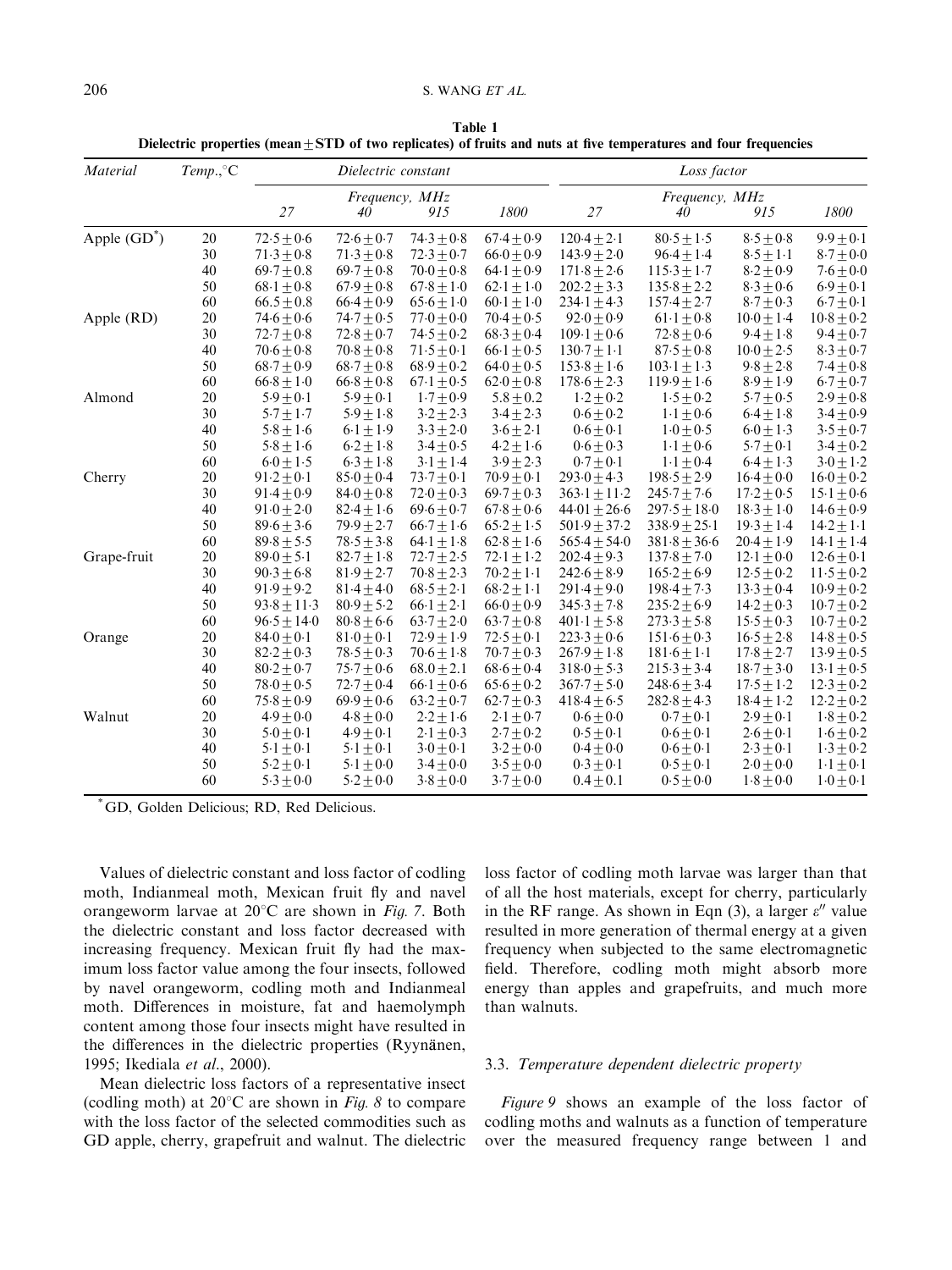| Material          | Temp., °C | Dielectric constant |                      |                | Loss factor                   |                                                |                             |                |                               |
|-------------------|-----------|---------------------|----------------------|----------------|-------------------------------|------------------------------------------------|-----------------------------|----------------|-------------------------------|
|                   |           | 27                  | Frequency, MHz<br>40 | 915            | 1800                          | 27                                             | Frequency, MHz<br>40        | 915            | 1800                          |
| Codling moth      | 20        | $71.5 \pm 0.9$      | $64.9 \pm 0.9$       |                | $47.9 \pm 0.2$ $44.5 \pm 0.1$ | $238.1 \pm 0.1$                                | $163.3 + 0.4$               | $11.7 + 0.1$   | $12.0 \pm 0.2$                |
|                   | 30        | $71.5 + 0.1$        | $63.9 + 0.2$         | $45.9 + 0.9$   | $42.9 + 0.9$                  | $277.8 + 8.5$                                  | $190.2 + 5.4$               | $12.5 \pm 0.4$ | $11.7 + 0.3$                  |
|                   | 40        | $73.8 \pm 0.1$      | $64.5 + 0.1$         |                |                               | $44.6 + 0.6$ $41.6 + 0.4$ $332.4 + 16.3$       | $227.5 + 10.5$              | $13.9 + 0.5$   | $11.9 + 0.3$                  |
|                   | 50        | $79.3 + 1.1$        | $68.5 + 1.6$         |                |                               | $45.6 + 1.5$ $42.7 + 1.5$ $422.5 + 5.9$        | $288.6 + 4.4$               | $16.5 + 0.3$   | $13.2 + 0.3$                  |
|                   | 60        | $84.5 + 2.5$        | $71.5 \pm 2.9$       |                |                               | $45.0 + 2.4$ $41.9 + 2.2$ $511.3 + 26.6$       | $349.1 + 18.3$              | $19.1 \pm 1.0$ | $14.2 + 0.7$                  |
| Indian-meal moth  | 20        | $81.3 \pm 1.9$      | $69.1 + 0.9$         | $39.9 + 0.4$   |                               | $37.5 + 0.5$ 210.9 + 4.8                       | $149.0 \pm 3.7$             | $13.4 + 1.4$   | $10.6 + 0.6$                  |
|                   | 30        | $85.8 \pm 2.7$      | $72.0 \pm 1.4$       | $39.2 + 0.0$   |                               | $36.9 + 0.1$ $244.1 + 3.7$                     | $172.4 \pm 3.0$             |                | $14.3 \pm 1.4$ $10.6 \pm 0.8$ |
|                   | 40        | $94.4 \pm 1.5$      | $77.3 \pm 0.9$       | $37.6 + 0.8$   | $35.5 \pm 0.9$                | $268.7 \pm 25.1$                               | $190.9 \pm 16.9$            | $15.2 \pm 2.1$ | $10.6 \pm 1.2$                |
|                   | 50        | $103.7 + 0.8$       | $83.7 + 0.5$         |                |                               | $37.2 + 1.3$ $35.3 + 1.4$ $314.0 + 42.8$       | $223.1 + 28.1$              | $16.9 + 2.4$   | $11.4 + 1.5$                  |
|                   | 60        | $113.0 \pm 3.3$     | $90.4 \pm 2.2$       |                |                               | $37.8 + 1.6$ $35.6 + 1.7$ $397.4 + 57.8$       | $280.7 + 37.9$              | $19.9 + 2.8$   | $12.8 + 1.7$                  |
| Mexican fruit fly | 20        | $90.3 + 13.6$       | $71.2 + 0.3$         |                |                               | $48.5 \pm 3.4$ $47.0 \pm 0.7$ $343.9 \pm 15.1$ | $230.9 + 5.9$               | $17.5 + 2.0$   | $13.3 + 1.7$                  |
|                   | 30        | $105.1 \pm 21.5$    | $87.2 + 12.1$        |                |                               | $47.3 + 3.5$ $45.5 + 0.4$ $384.7 + 15.2$       | $272.2 + 18.2$              | $21.3 + 3.9$   | $13.9 + 1.9$                  |
|                   | 40        | $117.4 \pm 28.2$    | $95.4 + 16.6$        |                |                               | $46.4 + 2.9$ $44.7 + 0.8$ $446.1 + 19.0$       | $316.5 + 22.4$ $24.2 + 5.1$ |                | $14.5 + 2.2$                  |
|                   | 50        | $128.7 \pm 33.6$    | $102.9 \pm 20.0$     | $45.7 + 2.3$   | 44.1 $\pm$ 1.4                | $521.8 + 32.1$                                 | $370.7 + 33.0$              | $26.8 + 5.7$   | $15.4 \pm 2.5$                |
|                   | 60        | $141.2 \pm 37.5$    | $111.5 + 22.8$       | $44.5 + 2.0$   |                               | $43.0 + 1.6$ $582.2 + 28.1$                    | $414.5 + 31.7$              | $29.4 + 5.9$   | $16.5 + 2.7$                  |
| Navel orange worm | 20        | $80.2 \pm 0.3$      | $68.6 + 0.4$         | $44.5 + 1.3$   |                               | $42.2 + 1.4$ 307.8 + 4.9                       | $212.6 \pm 3.1$             | $16.1 + 0.1$   | $12.7 \pm 0.0$                |
|                   | 30        | $83.6 \pm 1.5$      | $70.4 + 1.0$         | $43.6 \pm 0.4$ | $41.5 + 0.7$                  | $359.7 \pm 10.5$                               | $248.0 \pm 7.5$             | $17.5 + 0.6$   | $12.9 \pm 0.4$                |
|                   | 40        | $87.7 + 2.1$        | $72.7 \pm 1.6$       | $42.8 + 0.1$   | $40.7 + 0.1$                  | $419.4 + 17.3$                                 | $288.8 \pm 12.0$            | $19.2 + 0.9$   | $13.4 + 0.6$                  |
|                   | 50        | $92.8 \pm 1.6$      | $75.9 \pm 1.2$       | $42.3 + 0.4$   | $40.2 + 0.1$                  | $480.3 + 24.5$                                 | $330.8 \pm 16.5$            | $21.2 + 1.0$   | $14.1 \pm 0.6$                |
|                   | 60        | $99.4 + 0.0$        | $80.1 \pm 0.0$       | $42.2 + 0.1$   |                               | $40.0 + 0.0$ $562.7 + 3.3$                     | $386.7 + 2.2$               | $24.0 + 0.1$   | $15.5 \pm 0.0$                |

Table 2 Dielectric properties (mean  $\pm$  STD of two replicates) of four insect larvae at five temperatures and four frequencies

1800 MHz. The loss factor of fresh fruits and all tested insects had a similar trend as that of codling moths. The loss factor of almonds had a similar trend as that of walnuts with respect to temperature changes. For insects and fresh fruits (Fig. 9a), increasing temperature resulted in increasing loss factor at a fixed frequency, especially in the RF range. This may be due to the predominant ionic dispersion at low frequencies. Ionic conductivity generally increases with temperature due to reduced viscosity (Tang et al., 2002). For almonds and walnuts, however, a broad peak was observed in the loss factor at all temperatures. The peak value of the loss factor decreased from 3.6 to 1.9 with increasing temperature from 20 to  $60^{\circ}$ C. The frequency corresponding to the peak value shifted from 590 to 890 MHz as the temperature increased from 20 to  $60^{\circ}$ C. This shift of the peak frequency was likely due to increased mobility of molecularly bound water at higher temperatures. A similar shift of a peak for dielectric loss factor can be found for free water but at frequencies over 16 GHz (Tang et al., 2002). The large difference of dielectric loss factor between insects and walnuts at RF frequencies  $(<100$  MHz) should lead to preferential heating of insects in nuts.

Mean values of the dielectric constant and the loss factor of GD, RD apples and cherry as a function of temperature at 27 and 915 MHz are summarised in Table 1. The dielectric constant of cherry at 27 MHz was

significantly higher than that at 915 MHz and than that of apples at all temperatures. The loss factor of apples and cherries increased with increasing temperature at 27 MHz and remained nearly constant at 915 MHz. The loss factor of cherry increased more rapidly as the temperature increased than that of apples at 27 MHz.

Mean values of the dielectric constant and the loss factor of grapefruit and orange as a function of temperature at 27 and 915 MHz are shown in Table 1. The dielectric constant of grapefruit increased slightly with increasing temperature while that of orange decreased slightly at 27 MHz. The values at 915 MHz decreased slightly with increasing temperature and were lower than those at 27 MHz for both grapefruits and oranges. Loss factors of grapefruit and oranges increased with increasing temperature at 27 MHz but remained almost constant at 915 MHz.

Mean values of the dielectric constant and the loss factor of almond and walnut as a function of temperatures at 27 and 915 MHz are also shown in Table 1. The temperature effect on dielectric properties of almond and walnut was not important. The dielectric constant at 27 MHz was higher than that at 915 while the loss factor had a reverse situation for both nuts.

Mean values of the dielectric constant and the loss factor of the targeted insect larvae as a function of temperatures at 27 and 915 MHz are listed in Table 2. Both the dielectric constant and the loss factor for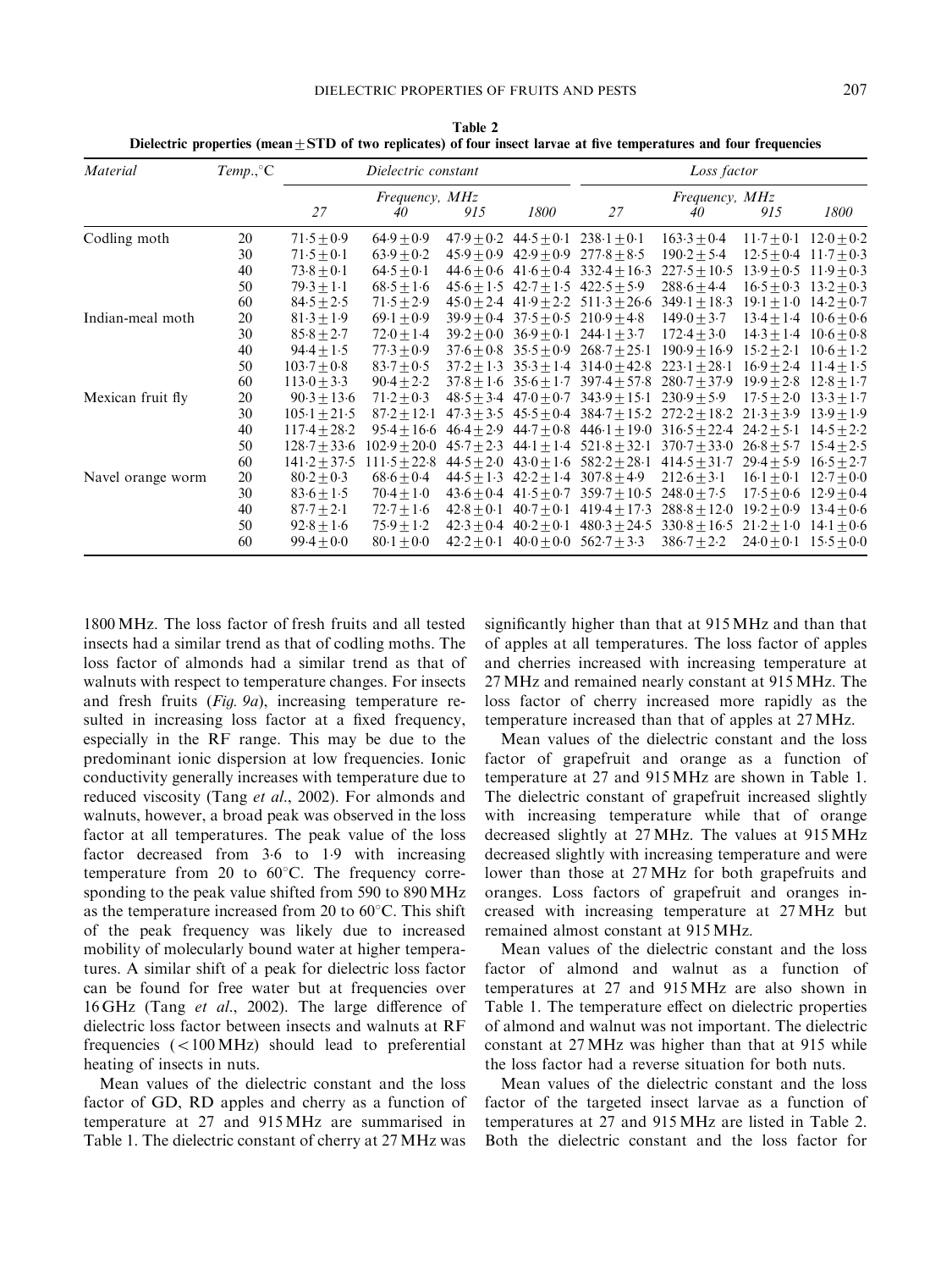

Fig. 4. Dielectric constant ( $\varepsilon'$ ) and loss factor ( $\varepsilon''$ ) of 'Golden Delicious' (GD) apple  $($ --), 'Red Delicious' (RD) apple  $(\cdots)$  and cherry  $(---)$  at 20°C

insects increased with increasing temperature at 27 MHz, but remained almost constant at 915 MHz. The loss factor of insects at 27 MHz decreased in order at all temperatures: Mexican fruit fly, navel orangeworm, codling moth and Indianmeal moth.

### 3.4. Penetration depth

Penetration depths of fruits and nuts at  $20^{\circ}$ C were calculated from the measured dielectric properties at 27, 915 and 1800 MHz (Table 3). The penetration depth decreased with increasing frequency. Penetration depths in RD apples were  $18.9$  and  $4.6$  cm at  $27$  and  $915 \text{ MHz}$ , respectively. These data compared well with the values of 2000 and 4.4 cm reported by Ikediala *et al.* (2000) for the same material and frequencies. Penetration depths for cherries were  $8.5$  and  $2.8$  cm at  $27$  and  $915 \text{ MHz}$ , which were close to  $9.8$  and  $3.1$  cm obtained by Ikediala et al. (2000) for cherries at the two frequencies.



Fig. 5. Dielectric constant ( $\varepsilon'$ ) and loss factor ( $\varepsilon''$ ) of grapefruit  $(\_\_\_ )$  and orange  $(\_\_\_\)$  at 20°C

Penetration depths in almonds and walnuts at 27 MHz reached 538 and 654 cm due to their low moisture contents. Deep penetration depths in nuts at 27 MHz might make it possible to design a continuous operation with conveyor belts transporting multi-layer products through two RF plate electrodes. Microwaves at 915 and 2450 MHz, however, might not be able to treat more than two-layer nuts, because of the smaller penetration depths (2–3 cm). Limited penetration depths led to non-uniform heating in large fruits, especially in the microwave frequency region. This might in part explain the disappointing results reported by Seo et al. (1970) and Hayes (1984) when using 2450 MHz microwaves to treat mangoes and papaya.

### 4. Discussion

Temperature effects on the dielectric property of a material are complicated because free water dispersion,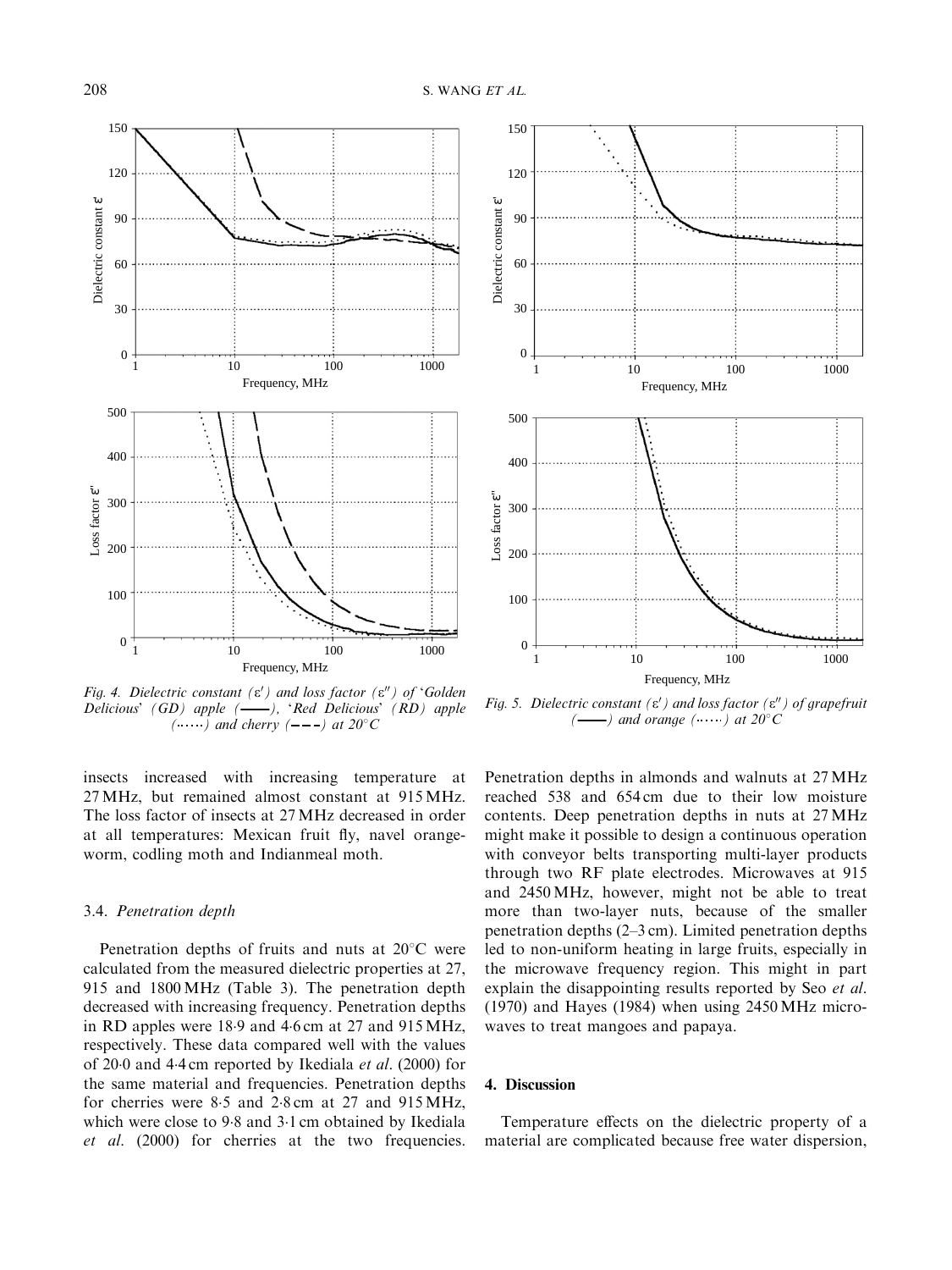

Fig. 6. Dielectric constant ( $\varepsilon$ <sup>'</sup>) and loss factor ( $\varepsilon$ <sup>"</sup>) of almond ( $\bullet$ ) and walnut ( $\bigcirc$ ) at 20°C

bound water dispersion, and ionic conduction determine the response within a broad frequency range (Perkin, 1979; Feng et al., 2002). At 27 MHz, ionic dispersion was predominant for fresh fruits and insects. The loss factor of insects and fruits at this frequency always increased with increasing temperature because of an increased ionic conductivity as a result of reduced viscosity at high temperatures (Tang et al., 2002). This may cause an undesirable thermal run away effect during dielectric heating. This effect serves as a positivefeedback in which any difference in temperature tends to accelerate heating in warmer regions and results in greater temperature differences. It is important that the fruits to be heated should have a fairly uniform initial temperature and be exposed to uniform electromagnetic field if a uniform heating is desired. For nuts, however, the dielectric loss factor at 27 MHz reduces as temperature increases. This may help reduce uneven heating caused by possible non-uniform electric field distribution.



Fig. 7. Dielectric constant ( $\varepsilon$ <sup>'</sup>) and loss factor ( $\varepsilon$ <sup>"</sup>) of codling moth  $($ —), Indianmeal moth  $($ …), Mexican fruit fly  $($ --) and navel orangeworm  $(- \cdots -)$  at  $20^{\circ}$ C



Fig. 8. Dielectric loss factor  $(\varepsilon'')$  of 'Golden Delicious' (GD) apple  $(---)$ , cherry  $(---)$ , grapefruit  $( \ldots )$ , walnut  $($ and codling moth  $($ — $)$  at 20°C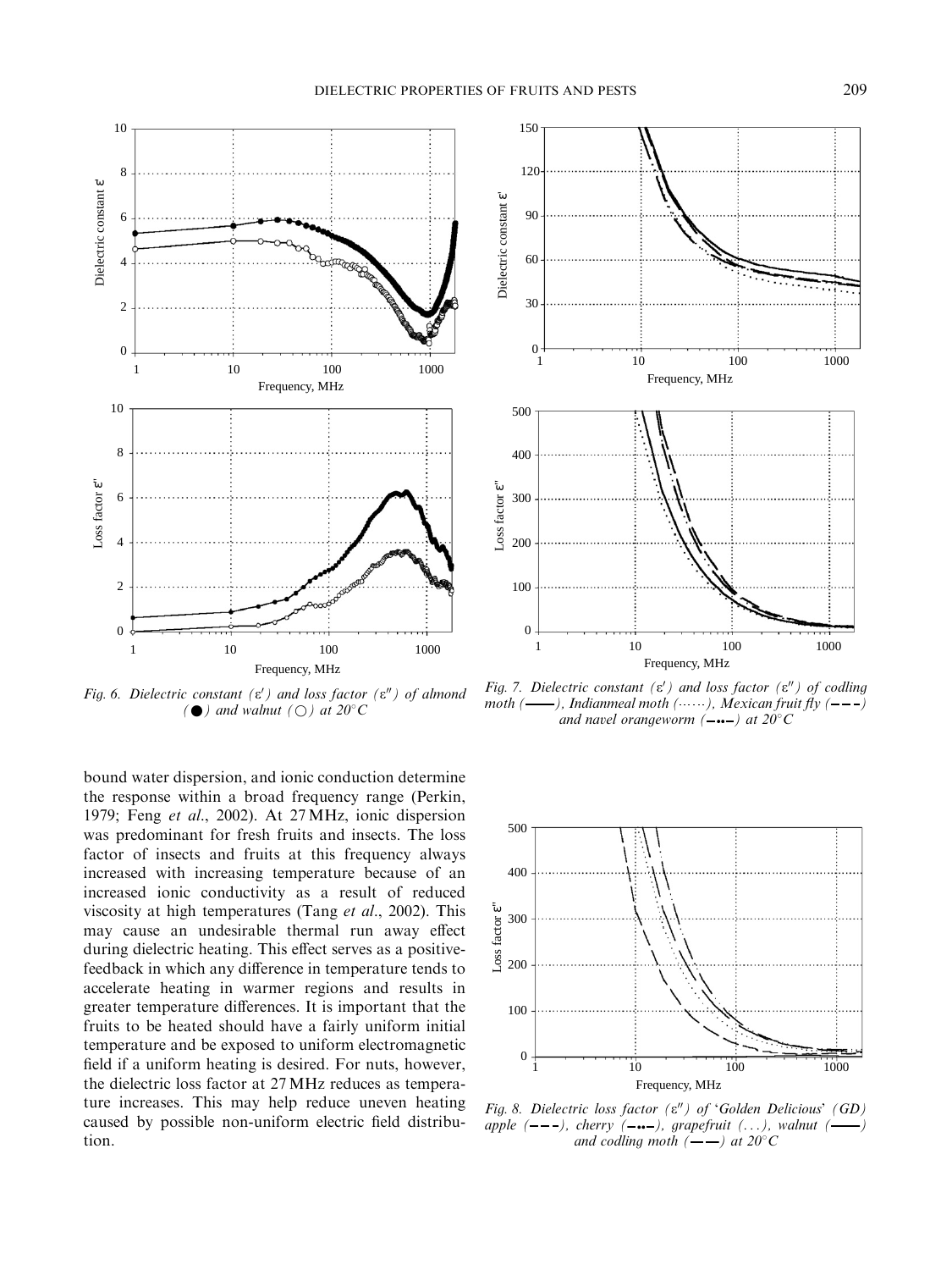

Fig. 9. Dielectric loss factor  $(\varepsilon'')$  of codling moth (a) and walnut (b) as a function of temperatures (20 $^{\circ}$ C,  $\bullet$ ; 30 $^{\circ}$ C,  $\odot$ ; 40°C,  $\nabla$ ; 50°C,  $\nabla$ ; and 60°C,  $\blacksquare$ )

Table 3 Penetration depths (cm) calculated from the measured dielectric properties at  $20^{\circ}$ C

| <i>Fruits</i> | Penetration depth, cm       |       |      |  |  |
|---------------|-----------------------------|-------|------|--|--|
|               | <i>Frequency, MHz</i><br>27 | 915   | 1800 |  |  |
| $GD^*$ apple  | $15-2$                      | 5.3   | 2.2  |  |  |
| RD apple      | 18.9                        | 4.6   | 2.1  |  |  |
| Almond        | 538.2                       | 1.9   | 2.3  |  |  |
| Cherry        | 8.5                         | 2.8   | 1.4  |  |  |
| Grapefruit    | 10.9                        | 3.7   | 1.8  |  |  |
| Orange        | $10-1$                      | 2.7   | 1.5  |  |  |
| Walnut        | 653.6                       | $3-1$ | 2.3  |  |  |

GD, Golden Delicious; RD, Red Delicious.

Radio frequency and microwaves rapidly heat fruits and nuts in pilot-scale systems (Ikediala et al., 1999; Wang et al., 2001a; 2001b). Fresh fruit subjected to RF

energy may suffer heat damage at points of contact between fruit and between fruit and the container (Ikediala et al., 2002). Bengtsson et al. (1970) used water immersion in RF pasteurisation of cured ham as a method of levelling out electric fields. Recently, Ikediala et al. (2002) developed a technique to use a saline solution to match the dielectric property of cherries and to ensure a uniform heating in a RF system. Full immersion of fruits in water may not only reduce the core focusing but also help even up the temperature distribution over whole fruit. Based on the dielectric property data of fruits at 27 MHz, the effective ionic conductivity can be obtained according to the second part of Eqn (2). By matching the ionic conductivity of saline water solution  $(0.05-2\% \text{ NaCl})$  to the effective ionic conductivity of the commodity, it may be possible to raise the temperature uniformly in both core and surface of fruit. Use of immersion in water could also provide additional benefits for heat treatments of surface arthropods on fruits during RF and microwave treatments.

# 5. Conclusions

Dielectric properties of fruits and insects as affected by frequencies and temperatures can be determined efficiently by suitable temperature control system and the open-ended coaxial-line probe technique. The dielectric loss factor of fruits and insects decreased with increasing frequency. The loss factor of nuts was low in comparison with those of fruits and insects. The loss factor of fruits and insects increased almost linearly with increasing temperature but the temperature effect on nuts was not important at 27 MHz. However, the peak value of the loss factor of almonds and walnuts decreased from 3.6 to 1.9, with the corresponding frequency shifting from 590 to 890 MHz as the temperature increased from 20 to  $60^{\circ}$ C. This peak was probably the result of dispersion of bound water. The penetration depth in nuts was much larger than that in fruits at 27 MHz. The loss factor of insects was clearly larger than that of nuts in the RF range, suggesting possible differential heating of insects in nuts when treated in the same time in a RF system. But further experiments are needed to confirm the temperature difference between insects and nuts when subjected to the same RF field.

### Acknowledgements

This research was supported by grants from USDA-NRI (99-35316-8099), USDA-IFAFS (00-52103-9656), USDA-CSREES (2001-51102-11324), BARD (The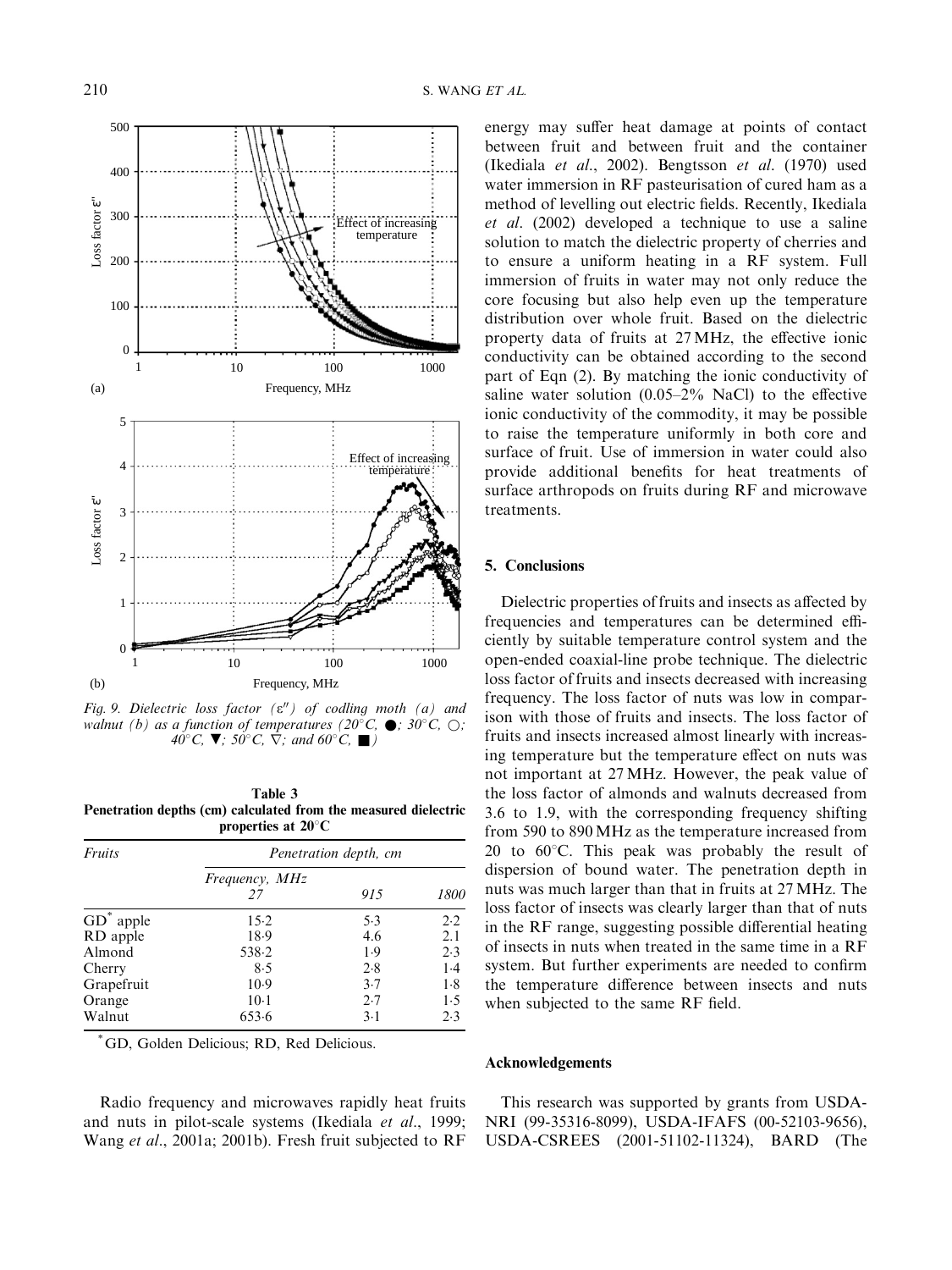United States–Israel Binational Agricultural Research Development Fund, US-3276-01), Washington State University IMPACT Centre and California Walnut Marketing Board. We thank Timothy Wig (Washington State University, WA) for developing the dielectric cell, Kunchalee Luechapattanaporn (Washington State University, WA) for assistance during measurements, and Karen Valero (USDA-ARS, Fresno, CA) for technical assistance in insect preparations. We also thank Hao Feng and Davis Geveke for reviewing this manuscript and their constructive suggestions.

# References

- Andreuccetti D; Bini M; Ignesti A; Gambetta A; Olmi R (1994). Microwave destruction of woodworms. Journal of Microwave Power and Electromagnetic Energy, 29, 153–160
- Bengtsson N E; Green W; Del Valle F R (1970). Radiofrequency pasteurization of cured hams. Journal of Food Science, 35, 681–687
- Berbert P A; Queiroz D M; Sousa E F; Molina M B; Melo E C; Faroni L R D (2001). Dielectric properties of parchment coffee. Journal of Agricultural Engineering Research, 80, 65–81
- Colpitts B; Pelletier Y; Cogswell S (1992). Complex permittivity measurements of the Colorado potato beetle using coaxial probe techniques. Journal of Microwave Power and Electromagnetic Energy, 27, 175–182
- Engelder D S; Buffler C R (1991). Measuring dielectric properties of food products at microwave frequencies. Microwave World, 12, 6–15
- Feng H; Tang J; Cavalieri R P (2002). Dielectric properties of dehydrated apples as affected by moisture and temperature. Transactions of the ASAE, 45, 129–135
- Foster K R; Schwan H P (1989). Dielectric properties of tissues and biological materials: a critical review. Critical Review of Biomedical Engineering, 17, 25–104
- Frings H (1952). Factors determining the effects of radiofrequency electromagnetic fields and materials they infest. Journal of Economic Entomology, 45, 396–408
- Garcia A; Torres J L; Prieto E; De Blas M (2001). Dielectric properties of grape juice at 02 and 3 GHz. Journal of Food Engineering, 48, 203–211
- Garg S K; Smyth C P (1965). Microwave absorption and molecular structure in liquids. LXII. The three dielectric dispersion region of the normal primary alcohols. Journal of Physical Chemistry, 69, 1294–1301
- Hallman G J; Sharp J L (1994). Radio frequency heat treatments. In: Quarantine Treatments for Pests of Food Plants (Sharp JL; Hallman GJ, eds), pp. 165–170. Westview Press, San Francisco, CA
- Harvey S C; Hoekstra P (1972). Dielectric relaxation spectra of water adsorbed on lysozyme. Journal of Physical Chemistry, 76, 2987–2994
- Hayes C F (1984). Thermal diffusivity of papaya fruit (Carica papaya L., var. Solo). Journal of Food Science, 49, 1219– 1221
- Headlee T J; Burdette R C (1929). Some facts relative to the effect of high frequency radio waves on insect activity. Journal of New York Entomology Society, 37, 59–64
- Herve A G; Tang J; Luedecke L; Feng H (1998). Dielectric properties of cottage cheese and surface treatment using microwaves. Journal of Food Engineering, 37, 389–410
- Ikediala J N; Hansen J D; Tang J; Drake S R; Wang S (2002). Development of saline-water-immersion technique with RF energy as a postharvest treatment against codling moth in cherries. Postharvest Biology and Technology, 24, 25–37
- Ikediala J N; Tang J; Drake S R; Neven L G (2000). Dielectric properties of apple cultivars and codling moth larvae. Transactions of the ASAE, 43, 1175–1184
- Ikediala J N; Tang J; Neven L G; Drake S R (1999). Quarantine treatment of cherries using 915 MHz microwaves: temperature mapping, codling moth mortality and fruit quality. Postharvest Biology and Technology, 16, 127– 137
- Kent M (1987). Electrical and Dielectric Properties of Food Materials. A Cost90bis production. Science and Technology Publishers, England
- Metaxas A C; Meredith R J (1993). Industrial Microwave Heating. IEE Power Engineering Series 4. Peter Peregrinus Ltd, London, UK
- Mohsenin N N (1984). Electromagnetic Radiation Properties of Foods and Agricultural Products. Gordon and Breach Science Publishers, New York, NY
- Mudgett R E (1986). Electrical properties of foods. In: Engineering Properties of Foods (Rao MA; Rizvi S S H, eds.), Chapter 7. Marcel Dekker, Inc., New York, NY
- Nelson S O (1973). Electrical properties of agricultural products. A critical review. Transactions of the ASAE, 16,  $384 - 400$
- Nelson S O (1996). Review and assessment of radio-frequency and microwave energy for stored-grain insect control. Transactions of the ASAE, 39, 1475–1484
- Nelson S O; Bartley P G (2000). Measurement frequency- and temperature-dependent dielectric properties of food materials. Transactions of the ASAE, 43, 1733–1736
- Nelson S O; Forbus W R Jr; Lawrence K C (1994). Microwave permittivities of fresh fruits and vegetables from 02 to 20 GHz. Transactions of the ASAE, 37, 183–189
- Nelson S O; Payne J A (1982). RF dielectric heating for pecan weevil control. Transactions of the ASAE, 31, 456–458
- Ohlsson T (1980). Temperature dependence of sensory quality changes during thermal processing. Journal of Food Science, 45, 836–839, 847
- Olmi R; Bini M; Ignesti A; Riminesi C (2000). Dielectric properties of wood from 2 to 3 GHz. Journal of Microwave Power and Electromagnetic Energy, 35, 135–143
- Perkin R M (1979). Prospects of drying with radio frequency and microwave electromagnetic fields. Journal of Separation Product Technology, 1, 14–23
- Ryynänen S (1995). The electromagnetic properties of food materials: a review of the basic principles. Journal of Food Engineering, 29, 409–429
- Seaman R; Seals J (1991). Fruit pulp and skin dielectric properties for 150 MHz to 6400 MHz. Journal of Microwave Power and Electromagnetic Energy, 26, 72–81
- Seo S T; Chambers D L; Komura M; Lee C Y L (1970). Mortality of mango weevils in mango treated by dielectric heating. Journal of Economic Entomology, 63, 1977–1978
- Sheen N L: Woodhead I M (1999). An open-ended coaxial probe for broad-band permittivity measurement of agricultural products. Journal of Agricultural Engineering Research, 74, 193–202